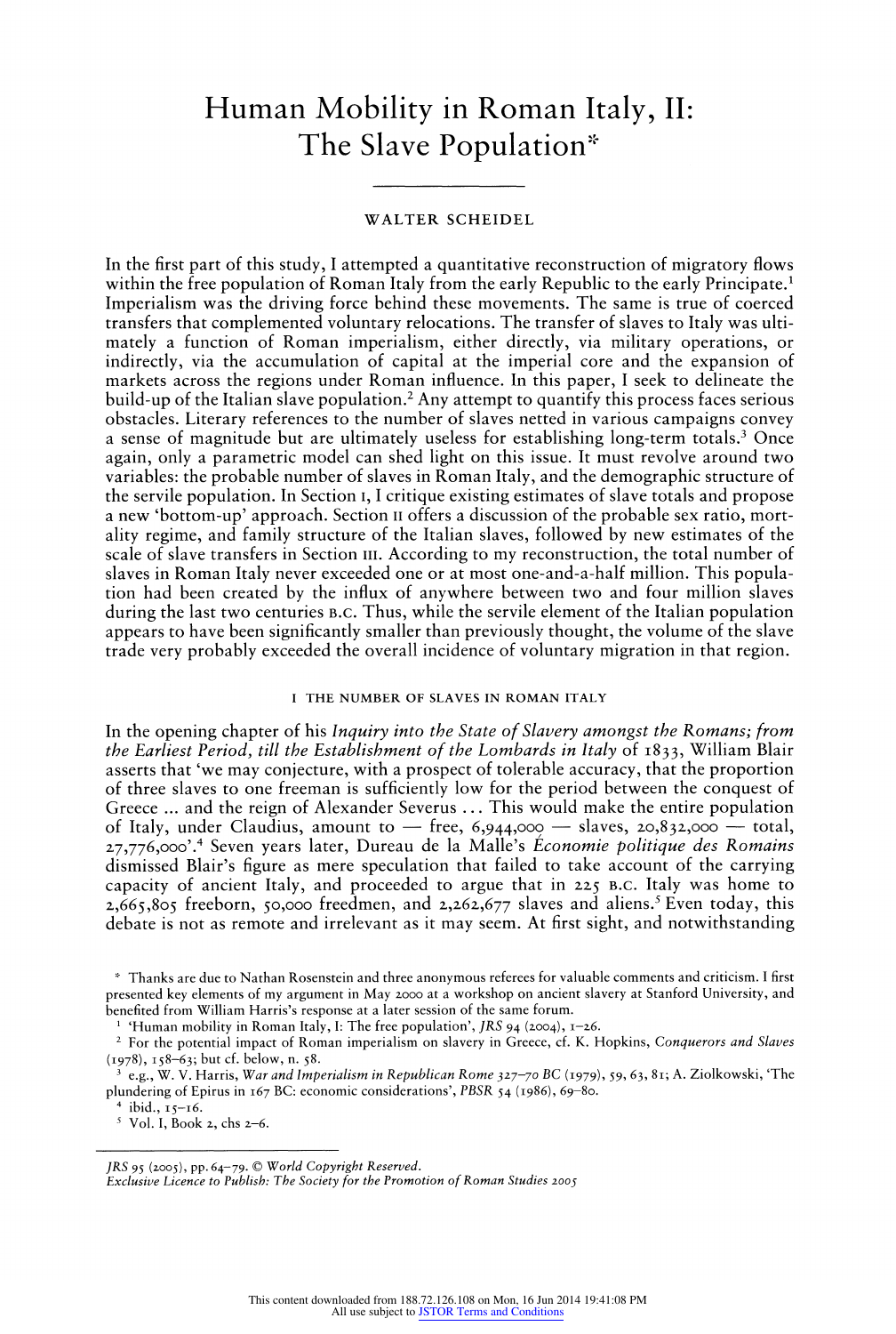**the bizarre precision of this figure, an estimate of 2,262,677 slaves and aliens appears vastly**  superior to one of over twenty million. However, unlike Dureau de la Malle, who principles **marily reasoned from putative carrying capacity (and thus aimed to 'fill up' a seemingly**  underpopulated countryside with a plausible number of slaves), Blair — however ineptly <br>— took a more sensible route by seeking to extrapolate the extent of slave-ownership from **took a more sensible route by seeking to extrapolate the extent of slave-ownership from putative demand. Unfortunately, Dureau de la Malle's approach carried the day. It is true that in 1886, Beloch still laboured hard to keep up the pretence that his slave total of two**  million  $\frac{1}{2}$  simply one-third of his Italian population of six million  $\frac{1}{2}$  was somehow  $\frac{1}{2}$  from project with  $\frac{1}{2}$  from project with  $\frac{1}{2}$  from project with  $\frac{1}{2}$  from project with  $\frac{1}{2}$  f **derived from ancient evidence.6 Brunt, who has no trouble demolishing this extra ordinarily flimsy construct, avoids the hazards of specious manipulation of inadequate source material by proposing an estimate for Augustan Italy that does not purport to be based on any evidence at all: 'In my view we could put the number of slaves at about 3,000,000, out of a total population of no more than 7,500,00o.'7 I ought to stress that I do not, by selective quotation, suppress some vital context that would justify this particular choice, for there is none. This figure is imposed top-down, for the single reason that 'this hypothesis permits us to believe that the population of Italy had grown by 50 per cent since 225 b.c., though the increase was largely in the servile element'. Unencumbered by any independent analysis, this 'hypothesis' is a direct function of a particular estimate of the number of Roman citizens.** 

**The notion that slaves accounted for one-third of a given historical population has long been popular in those cases in which the actual share of slaves is thought to be significant but is actually completely unknown. Brunt notes in passing that in the Antebellum South, one-third of the population consisted of slaves. More explicitly, Finley observes that 'in i860 the slaves made up 33% of the population of the southern states of the United States,**  a slightly lower percentage in Cuba and Brazil. On conservative estimates – 60,000 slaves **a** in Athens at the end of the fifth century B.C., 2,000,000 in Italy at the end of the Repub<br>
— the comparable percentages are in precisely the same range, about 30 and 35<sup>%</sup> **respectively'.9 However, it may not be particularly surprising that modern estimates for Greece and Rome should fall in 'precisely the same range' as statistics for the Americas: if the former had in any way been influenced by the latter, comparisons of this kind would be circular in nature and incapable of corroborating anything.10 A recent article on slavery in late medieval Korea offers a rather unsettling parallel: 'For lack of statistical data, it is impossible to calculate the extent of the enslaved population, but rough estimates suggest that at the beginning of the fifteenth century, slaves constituted about 30 per cent of the total population.' Orlando Patterson, in his global comparative study of slavery, gathers a whole set of comparably shaky guesses favouring the same canonical proportion, from various West African societies all the way to South-East Asia. Under these circumstances, it seems almost inevitable to find a corresponding share of 35 per cent attributed to Egypt**  and Mesopotamia around 2300 B.C. as well.<sup>11</sup> With time, such constructs come to be taken **for granted, if only because they tend to go unchallenged.12** 

<sup>6</sup> J. Beloch, Die Bevölkerung der griechisch-römischen Welt (1886), 415–18.

P. A. Brunt, Italian Manpower 225 B.C.-A.D. 14 (1971; repr. 1987), 124. Cf. T. Frank, 'Roman census statistics **from 225 to 28 B.C.', CP 19 (1924), 341, who invents 4 million 'slaves and foreigners'. 8** 

**Brunt, op. cit. (n. 7), 125.** 

<sup>9</sup> ibid., 125; M. I. Finley, Ancient Slavery and Modern Ideology (exp. edn 1998, ed. B. D. Shaw), 148.

<sup>1</sup> bidd., 125; M. I. Finiey, *Ancient Slavery and Modern Ideology* (exp. edn 1998, ed. b. D. Shaw), 148.<br><sup>10</sup> Aggregate percentage rates are in any case fairly unhelpful for our understanding of large-scale slave systems. **i860, 22 per cent of the population of the Upper South but 44 per cent of that of the Lower South consisted of slaves, while their share in individual states ranged from 1.6 per cent in Delaware to 57.2 per cent in South Carolina: P. Kolchin, American Slavery 1619-1877 (1993), 242.** 

<sup>11</sup> M. Deuchler, 'Korea', in S. Drescher and S. L. Engerman (eds), A Historical Guide to World Slavery (1998), 246; O. Patterson, Slavery and Social Death (1982), 354-8; B. W. Higman, 'Demography', in Drescher and Engerman, 169.

<sup>12</sup> cf. K. Bradley, Slavery and Society at Rome (1994), 12, for 'the fact that the servile proportion of the population **of Italy in the time of Augustus can fairly be estimated at 35 per cent, a figure comparable to that for Brazil in 1800 and for the United States in 1820'. There is no such 'fact'.**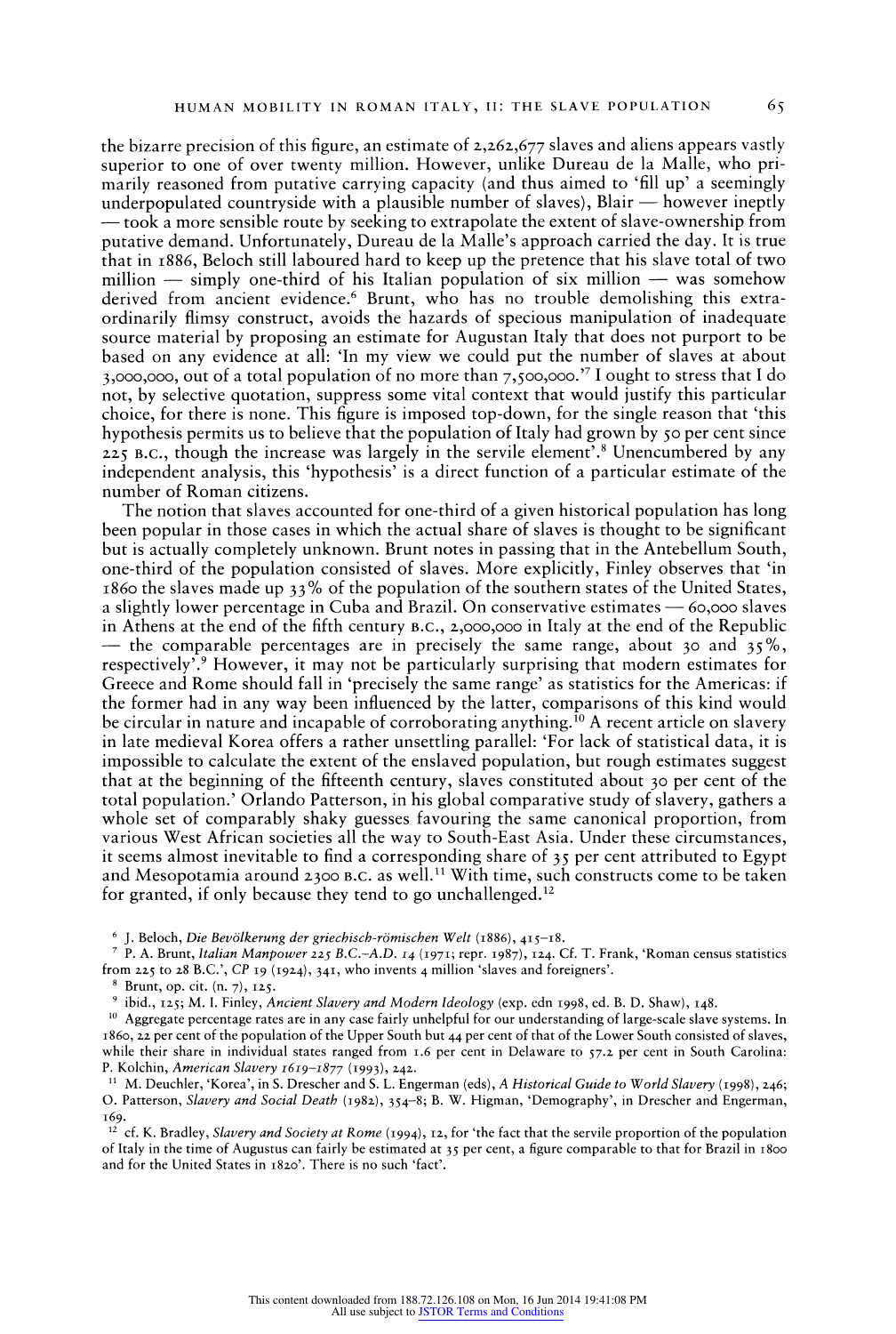#### **66 WALTER SCHEIDEL**

**In truth, there is no way to infer overall Roman slave totals either from ancient sources or from carrying capacity. It is chastening to realize that studies published in 1833 and 1994 could refer to the same handful of texts as evidence of large-scale slave-holding among the Romans but accept dramatically different population estimates.13 Realistic slave tallies cannot be invented out of whole cloth but must be pieced together from local counts. In the absence of formal slave censuses in the Roman Empire outside Egypt, the best we can do is to simulate the aggregative procedure of deriving grand totals from their constituent elements, i.e. from the bottom up. While this method inevitably entails huge**  margins of uncertainty, it provides a much-needed independent check on free-floating top**down guesses.** 

# **Non-Agricultural Slavery**

**What was the demand for slave labour in urban and other non-agricultural contexts? On a conservative estimate for the late Republican and early imperial periods, some 500 to 600 senators and at least 20,000 city councillors lived in Italy. Some of the decurions were knights, while other equestrians resided in Rome. Mainly for want of evidence, I follow Jongman in reckoning with 5,000 knights in addition to 20,000 councillors.14 Averages of**  five domestic slaves for each decurion, of four times as many for each *eques*, and of four **times as many again for each senator yield a total of at least 240,000 slaves.15 Given that these figures include slave women and children, they are best regarded as minima. Elite**  élite slave-ownership is unclear.<sup>16</sup> Comparative evidence documents a huge degree of ente slave-ownership is unclear. Comparative evidence documents a huge degree of **variation: in the Antebellum South in i860, 25 per cent of all slaves lived in units of one to nine slaves, compared to only 8.7 per cent in Jamaica in 1832.17 In the cities of Roman Middle Egypt, 14.6 per cent of the individuals recorded in surviving census returns were unfree, and about one-fifth of urban households owned slaves, most of them just one or**  two.<sup>18</sup> If we apply the Egyptian rates to Italy, about 70,000 out of 350,000 urban households would have owned slaves.<sup>19</sup> Given a non-slave urban population of about 1.4 **households would have owned slaves.19 Given a non-slave urban population of about 1.4 to 1.6 million, the Egyptian ratio of 1 slave per 5.8 free would suggest the presence of 240,000 to 275,000 slaves in the cities of Roman Italy. On the general assumption that slave-ownership was likely to be more widespread in Italy than in Egypt, this can be no more than a minimum even for sub-elite strata. Imperial and municipal slaves must also be**  added but probably played a minor role.<sup>20</sup> This indicates a minimum of around 500,000 *and*  $\alpha$  **D**  $\alpha$  **but all the set of D**  $\alpha$  **c non-farm slaves. Unless we assume that slave-ownership was a less vital element of Roman** 

**17 Kolchin, op. cit. (n. 10), 243.** 

**18 R. S. Bagnall, B. W. Frier and I. C. Rutherford, The Census Register P.Oxy 984 (1997), 98; R. S. Bagnall and B. W. Frier, The Demography of Roman Egypt (1994), 49, 71.** 

<sup>20</sup> For instance, two dozen public slaves per city would be required just to reach a total of 10,000.

<sup>&</sup>lt;sup>13</sup> Blair, op. cit. (n. 4), 12 (cf. 15–16: 20.8 million slaves); Bradley, op. cit. (n. 12), 10–11 (cf. 30: 2–3 million): Plin **HN 33.135; Tac, Ann. 14.43; Apul., Apol. 93; Gai., Inst. 1.43; Pallad., Hist. Laus. 61.** 

**<sup>14</sup> W. Jongman, The Economy and Society of Pompeii (1988), 193: 100 decurions for each of the largest 100 cities**  and 30 each for 330 others add up to 20,000. For a larger number of knights, see W. Scheidel, 'Stratification, deprivation and quality of life', in M. Atkins and R. Osborne (eds), *Poverty in the Roman World* (forthcoming)

<sup>&</sup>lt;sup>15</sup> I derive the *decurio/eques* ratio very crudely from the relation between the attested minimum property **qualifications of these groups (HS 100,000 and 400,000, respectively). It is impossible even to guess by how much the average senatorial fortune exceeded the equestrian mean: however, due to the relatively small number of senatorial households, estimates of average senatorial slaveholding have only a weak effect on any aggregate tally** 

<sup>&</sup>lt;sup>16</sup> cf. the inconclusive controversy about the number of slaves in Athenian hoplite households. T. W. Gallant, Risk **and Survival in Ancient Greece (1991), 30-3, highlights the complexity of this issue.** 

<sup>&</sup>lt;sup>19</sup> For the sake of simplicity, I assume no overlap with élite households. This may be justified by the fact that the Egyptian metropoleis that generated these data were much larger than the average Italian city, and the élite/sub-élite ratio was therefore higher. I argue elsewhere for a minimum of 40,000 *prima classis* households in Roman Italy (op. *cit.* (n. 14)).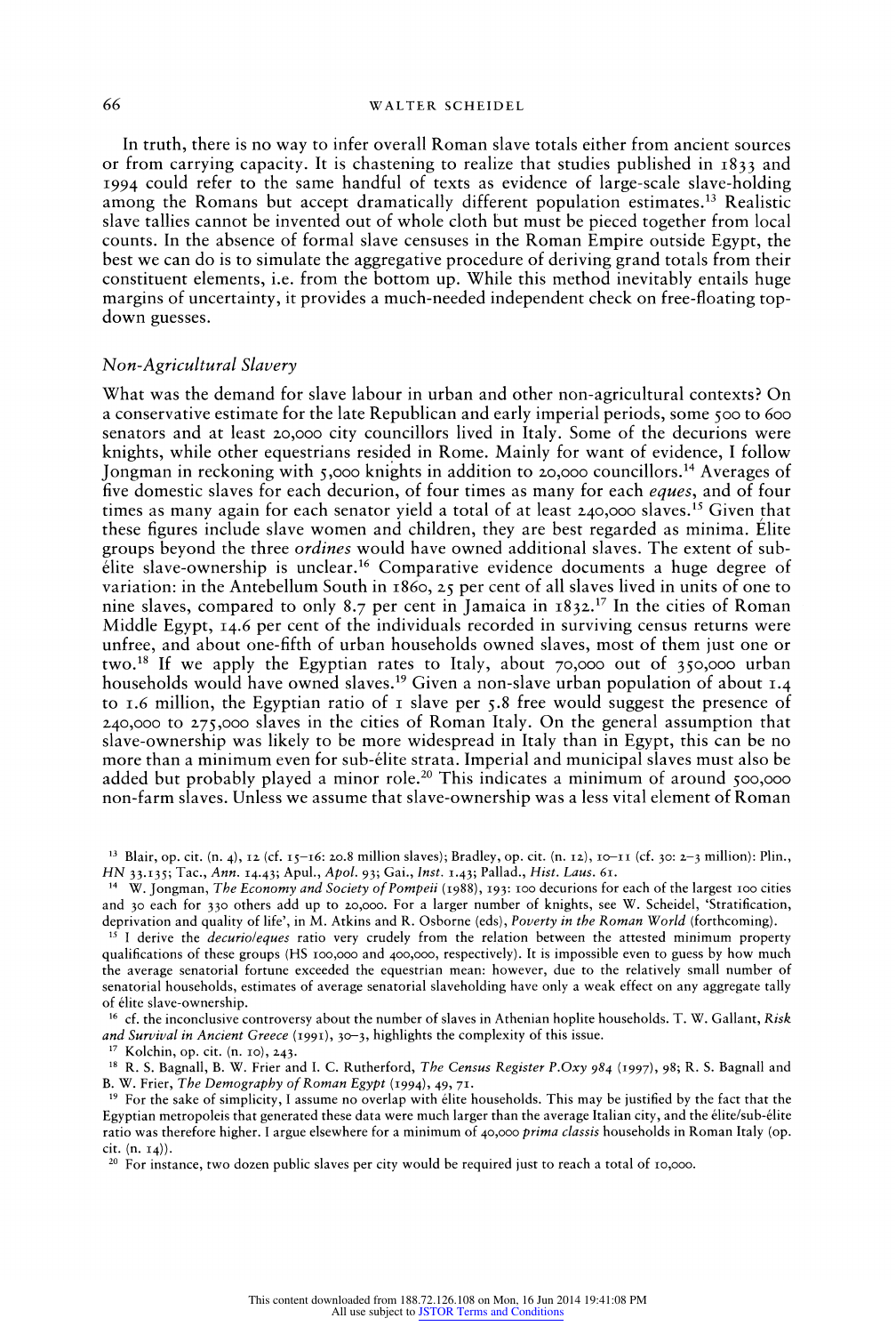**?lite identity than usually believed, it is difficult to envision a significantly lower total. If**  slaves are a purely symbolic figure, some senators may well have owned more than 80 slaves are a purely symbolic figure, some senators may well have owned more than 80 **domestic slaves: the Younger Pliny's provision for 100 of his freedmen is a good example.**<br>2011 Came also assumed the site of the site of the same of the same of the same of the same of the same of the site of the site of **Some slave-owning sub-elite citizens and aliens would have had more than two slaves, and we must also allow for unfree craftsmen in urban businesses. I see no way to advance beyond controlled speculation. A doubling of the minimum estimates raises the total to**  fully one million slaves, more than Hopkins' top-down guess of 800,000 for 28 B.C.<sup>22</sup> The **metropolitan/non-metropolitan split likewise remains a matter of conjecture. If we schematically place all senatorial slaves, half of all equestrian slaves, and half of all sub ?lite slaves in the capital, we arrive at approximately 220,000 to 440,000 slaves in Rome**  and 280,000 to 560,000 in the other cities. In the most general terms, the free population **and figures associated with the 'low' count would seem to favour estimates near the lower end of these ranges.23 Moreover, a more pronounced (and to my mind highly plausible) con centration of slave-ownership in the top ranks of Roman society would help redress the apparent imbalance between centre and periphery. I should stress that even within the parameters of my minimum estimates, each member of the first class could probably have owned slaves; slaveholding would have extended somewhat into the lower echelons of society; and, allowing for disproportionately high ownership of agricultural slaves among members of the top orders, the average senator could easily have owned hundreds of slaves, and the average knight, dozens. Higher totals might be possible but are actually unnecessary for the creation of a very slave-rich environment.24 Moreover, at least in the**  Principate, slaves did by no means come cheap.<sup>25</sup> For computational purposes, I adopt sub**totals of 300,000 slaves each for the capital and the other cities. These values are merely meant to provide a baseline for secondary calculations of the required scale of imports. In view of the orders of magnitude involved, reasonably close alternatives would not greatly affect final outcomes.** 

#### **Agricultural Slavery**

**A bottom-up approach holds greater promise for agricultural slavery simply because slave numbers can be related to levels of production and demand. Jongman has recently made**  an excellent point about the relatively small amount of Italian farmland that could con**ceivably have been devoted to plantation-style arboriculture. Thus, 100,000 hectares of vineyards, or one per cent of cultivable land in Italy, could have produced enough wine to supply each of two million urban consumers with a hectolitre of wine per year, while a similar amount of land was sufficient to cover annual per capita consumption of twenty**  litres of olive oil in the same population.<sup>26</sup> Thus, no amount of quibbling with details can **alter the fundamental fact that, in terms of land use, the production of cash crops for the market must have been a marginal phenomenon. However, it is possible and indeed necessary to go one step further. Jongman neglects to relate his estimates to labour requirements.** The lowest ratio of workers to land for vineyards documented in Roman **Roman** sources assigns seven *ingera* to each slave.<sup>2</sup> In this scenario, 57,000 slaves were needed to **cultivate 100,000 hectares of vinetum. Higher ratios of eight or ten to one translate to** 

**Colum., RR 3.3.8.** 

**<sup>21</sup> W. Scheidel, 'Finances, figures and fiction', CQ 46 (1996), 237 n. 34 (cf. Apul., Apol. 93). For Pliny, see CIL V.5262 = ILS 2927; they need not all have been domestics.** 

<sup>&</sup>lt;sup>22</sup> Hopkins, op. cit. (n. 2), 68-9.

<sup>&</sup>lt;sup>23</sup> See Scheidel, op. cit. (n. 1), 14–15.<br><sup>24</sup> See also W. L. Westermann, *The Slave Systems of Greek and Roman Antiquity* (1955), 88–9, for some anecdotal **evidence suggestive of relatively moderate levels of slave-owning even in privileged circles.** 

**<sup>25</sup> See below, n. 7\$.** 

<sup>&</sup>lt;sup>26</sup> Jongman, op. cit. (n. 14), 114 with references (rounded figures). <sup>27</sup> Colum., RR 3.3.8.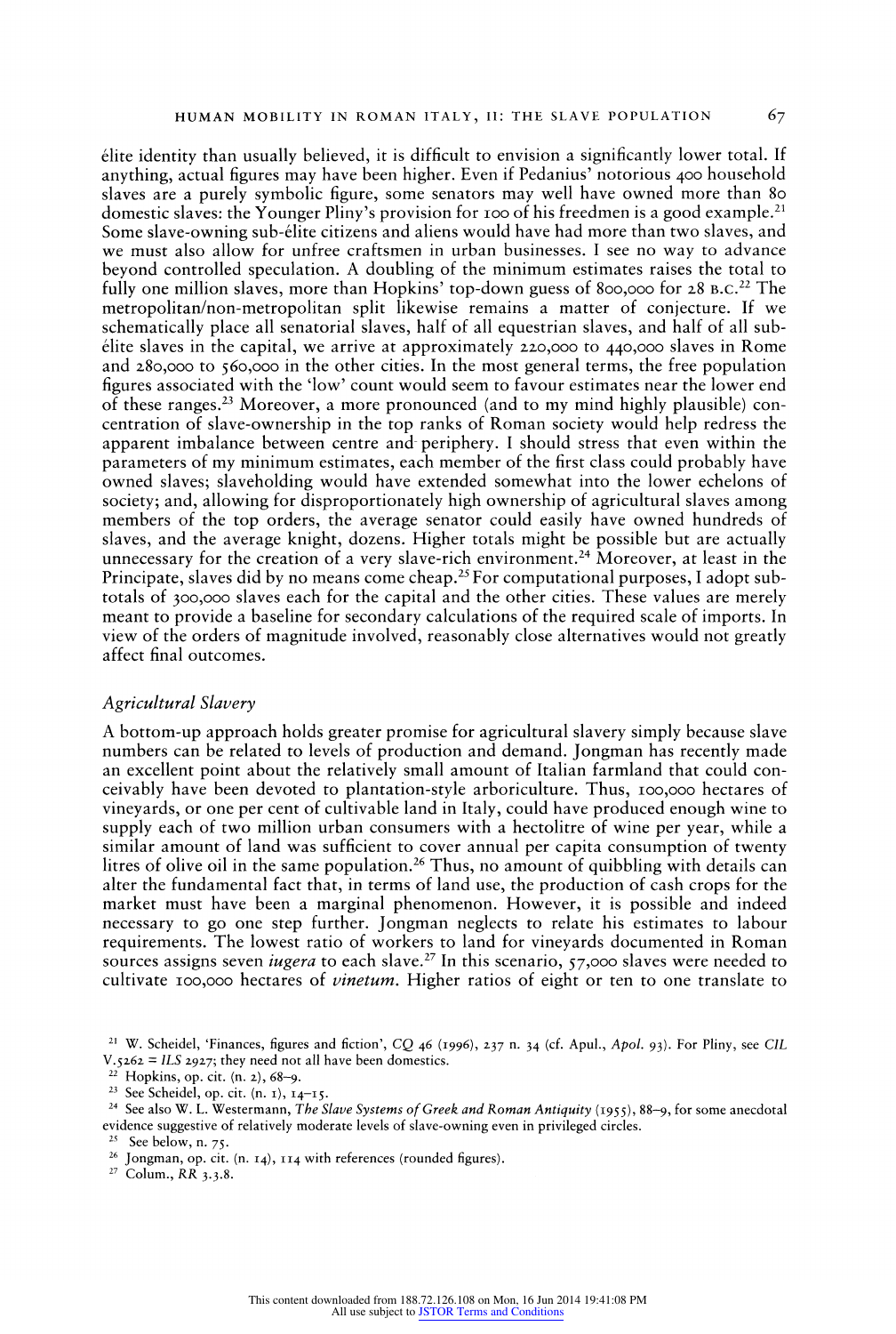**lower totals of 40~50,ooo.28 Alternatively, if we believe Cato's calculation that twenty-five hectares of vineyard could yield 3,300 litres of wine per hectare if worked by a staff of**  sixteen slaves that included supervisors and also produced their own food, 38,400 self<br>cufficient eleves on *Co. and hattage* of land agula<sup>l</sup> have been aggregate to satisfy what **sufficient slaves on 60,000 hectares of land could have been enough to satisfy urban demand. However, his figure for yield seems on the high side, and may well refer to particularly favourable circumstances.29 Nevertheless, all these estimates converge in a range from about 40,000 to 60,000 slaves in the wine industry.** 

**Various confounding variables merit consideration. On the one hand, not all of the wine consumed in Italian cities was produced by local slaves: some was imported, some may**  have been produced by smallholders. On the other hand, slaves also made wine for export at least up into the early Principate.<sup>30</sup> Prosperous farmers may have bought slave-made in the month of the case **wine in the market, and the slaves themselves appear to have received some of it as well.**  To some extent, these factors cancel each other out. However, in order to establish a hypo**thetical maximum, we need to consider the logical implications of a concatenation of assumptions tailored to boost overall demand. If all of the wine consumed in the cities had been produced by slaves, rural demand for slave-made wine had equalled urban demand, and total exports had likewise equalled urban demand, the required labour force would treble in size, to 120,000 to 180,000 workers. Yet for a number of reasons, this estimate**  seems far too high. Exports of 200,000 tons of wine would mirror total grain imports to the city of Rome in terms of bulk as well as value.<sup>31</sup> Free farmers must have produced at the city of Rome in terms of bulk as well as value.<sup>31</sup> Free farmers must have produced at <br>least some of their sum wise (and alime) <sup>32</sup> All in all it seems hard to space for a total in least some of their own wine (and olives).<sup>32</sup> All in all, it seems hard to argue for a total in **excess of 100,000 slave workers, at about twice the baseline figure. In the following, I use 50,000 and 100,000 as low- and high-end estimates for the contribution of (adult) slaves to viticulture.** 

**Cato's ratio of 21.7 slaves per 100 hectares of olive trees translates to about 22,000 workers to supply two million consumers.33 Because this kind of labour was highly**  seasonal and grain could be grown between the trees, these slaves were largely self**sufficient. The same qualifications apply as before. For computational purposes, I use a range from 20,000 to 40,000 (adult) slaves in oleoculture.** 

**At this point, it is already clear that even the high-end tally of 140,000 slaves in arboriculture does not come anywhere near the 1.2 million or more rural slaves of modern scholarship.34 What could the other million or million and a half have done to earn their keep? Two major upward corrections are feasible: our estimates of the number of workers may have to be raised considerably to account for slave children and perhaps even adult women who were excluded from the work ratios reported by Roman agronomists but were nevertheless present on large estates; and large numbers of slaves may have been involved in other kinds of agricultural activities.** 

**On the unlikely assumption that the agricultural slave population of Roman Italy exhibited a 'normal' age and sex distribution, and only men aged, say, fifteen to sixty were considered proper workers, we would need to increase our estimates by as much as 235 per cent to cover women, children, and the elderly. However, the implied totals of 235,000 to 470,000 slaves are far too high. First of all, this scenario negates any possibility of manumission. Even if rural labourers were less likely to be freed than urban slaves, some** 

**<sup>28</sup> Saserna ap. Varro, Rust. 1.18.2; Plin., HN 17.215. Cf. R. Duncan-Jones, The Economy of the Roman Empire (2nd edn, 1982), 331-2.** 

<sup>&</sup>lt;sup>29</sup> Cato, *Agr.* 11.1; Duncan-Jones, op. cit. (n. 28), 327-

<sup>&</sup>lt;sup>30</sup> A. Tchernia, *Le vin d'Italie romaine* (1986).<br><sup>31</sup> 1 kilogram of grain (at HS3/modius) = HS 0.44 = 1 litre of cheap wine (at HS12/amphora; Duncan-Jones, op. cit. (n. 28), 364, on Pompeii). Average wine prices may well have been higher.<br><sup>32</sup> cf. J. J. Rossiter, 'Wine and oil processing at Roman farms in Italy', *Phoenix* 35 (1981), 348; D. W. Rathbone,

**<sup>&#</sup>x27;Roman farming', CR 35 (1985), 330; B. Ward-Perkins et al., 'Luni and the ager Lunensis: the rise and fall of a Roman town and its territory', PBSR 54 (1986), 142.** 

**<sup>33</sup>  Cato, Agr. 10.1.** 

<sup>&</sup>lt;sup>34</sup> **Hopkins, op. cit.** (n. 2), 68; cf. Brunt, op. cit. (n. 7), 124 (without breakdown).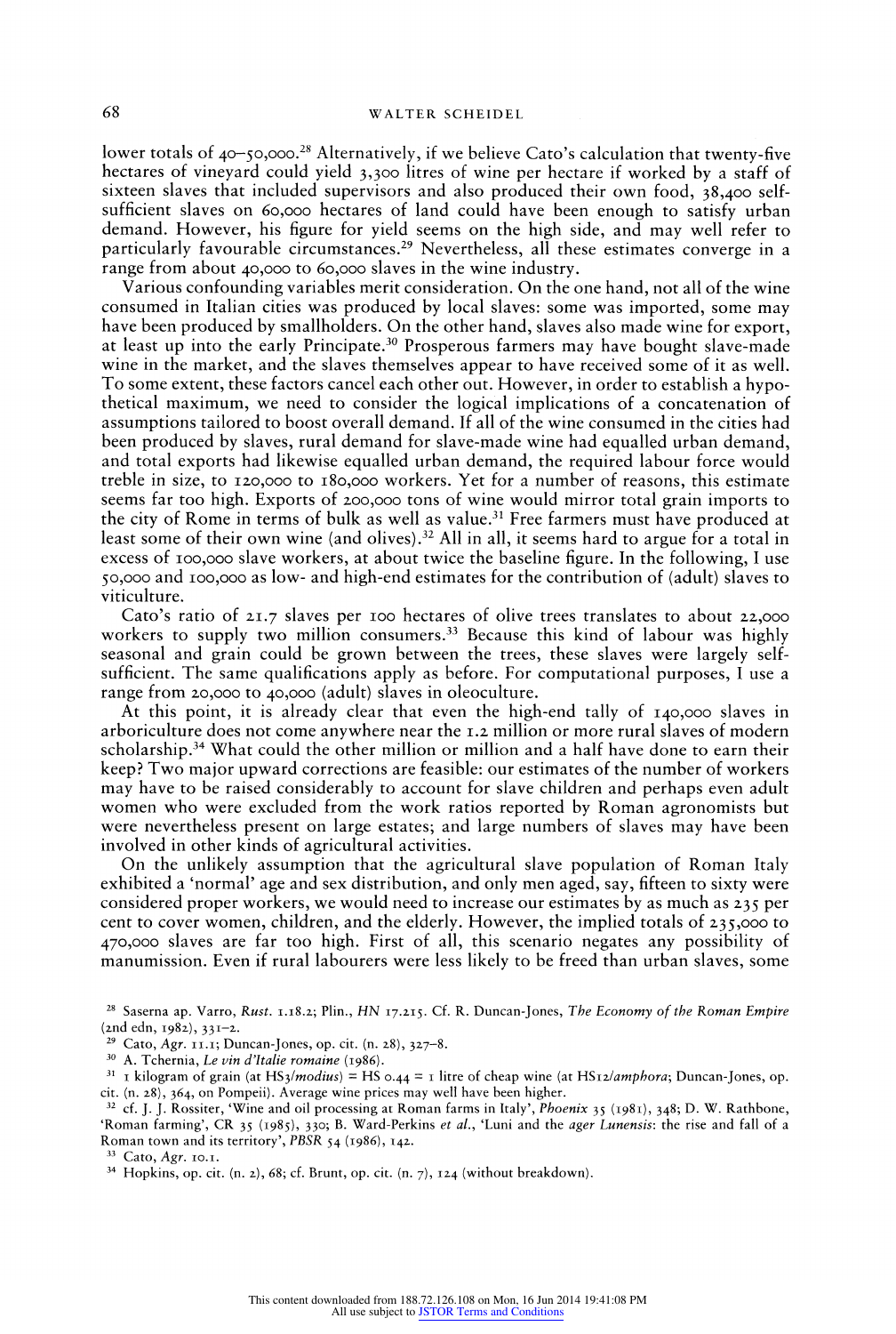**attrition must have occurred. Second, slave fertility may well have fallen below replace ment levels, which would have altered the ratio of children to adults.35 Third, and perhaps most important, it is not at all self-evident that only men could work in vineyards and olive groves. Comparative evidence from more recent slave societies strongly suggests that the degradation or 'social death' of chattel slavery readily trumps conventional cultural**  reservations against women's involvement in field labour. Moreover, as I argue in Section **1986 11, female slaves were probably sufficiently numerous to require active participation in production. Unfortunately, there is absolutely no way to estimate the probable share of women in the 'core' labour force of Roman wine and olive plantations. All we can say is that regardless of whether rural slavery was heavily dominated by adult men or large numbers of women were also present, the outcome remains the same: in the former case, the total number of slaves would not have greatly exceeded my initial estimates; in the latter, some of these women would have had to do farm labour in order to balance the books, and in doing so would have reduced the number of male slaves required to perform**  essential tasks. Either way, actual slave totals had to be much smaller than my hypo $t$  thetical tallies of up to half a million. For example  $-$  and this is purely for the sake of  $\frac{1}{2}$ **illustration, if adult men had performed three-quarters of all work, and two-thirds as many women had covered the remaining quarter (i.e., at one-half of the male per capita rate), and the presence of children had corresponded to the proportion of adult females,**  and manumission had removed all elderly slaves,<sup>37</sup> the grand total would have amounted **to iY4 times the minimum estimates, or 125,000 to 250,000 slaves altogether. In any case, no even remotely plausible adjustment can deliver the vast number of additional slaves** 

**presupposed by existing top-down guesses. Pastio villatica, pasturage, and other rural industries such as wood-cutting, brick making, and mining would provide only limited employment for slaves. The scale of Italian cattle and sheep rearing should not be exaggerated, and did not require huge numbers of slaves: even if there had been as many sheep as people in Italy, they could have been tended by a few tens of thousands of shepherds.38 In addition, women and minors were heavily involved in this kind of work, thereby reducing the presence of non-essential slaves.39 Pastio villatica was particularly suitable for women and children, and would have provided work for slaves joined to adult men who were engaged in more physically demanding tasks.40 Finally, there is no need to suppose that lumberjacks were usually slaves.41 It seems unnecessary to assign more than 50,000 extra slaves to these sectors; yet even twice that number would not make a real difference to the grand total.** 

**Grain farming alone could in theory have absorbed enough slaves to justify a much higher estimate. According to Columella, eight slaves (two ploughmen and six field labourers) could take care of fifty hectares of arable. Spurr has demonstrated that this arrangement would have kept them busy virtually year-round.42 Yields exclusive of seed may have ranged from thirteen to twenty tons of wheat or wheat equivalent. Reckoning with a computational mean of 16.9 tons and 3.3 tons of consumption by these slaves and two supervisors or other staff per eight workers, the net yield is 13.6 tons, or enough to** 

**<sup>35</sup> See below, Section 11.** 

**<sup>36</sup> W. Scheidel, 'The most silent women of Greece and Rome: rural labour and women's life in the ancient world', G&R 42 (1995), 213, and G&R 43 (1996), 1, 3-5, 8.** 

<sup>&</sup>lt;sup>37</sup> So that men = *n*, women = 0.5*n*, and children =  $2(0.25n)$ , given that children equal  $\frac{1}{2}$  of adults.

<sup>&</sup>lt;sup>38</sup> Varro, *Rust.* 2.10.11 cites ratios of 1 herdsman per 80 to 100 sheep, but fewer for large flocks; 2 men were need **for 50 mares. For the nature of Italian pastoralism, see P. Garnsey, Cities, Peasants and Food in Classical Antiquity**  (ed. W. Scheidel) (1998), 166-79; cf. N. Morley, Metropolis and Hinterland (1996), 151-8.

<sup>&</sup>lt;sup>39</sup> Varro, *Rust.* 2.10.1–7; Scheidel, op. cit. (n. 36, 1996), 3–5.<br><sup>40</sup> W. Rinkewitz, *Pastio Villatica* (1984).

<sup>&</sup>lt;sup>41</sup> R. Meiggs, Trees and Timber in the Ancient Mediterranean World (1982) is not helpful.

**Colum., RR 2.12; M. S. Spurr, Arable Cultivation in Roman Italy c.200 B.C.-c.A.D. 100 (1986), 136-40.**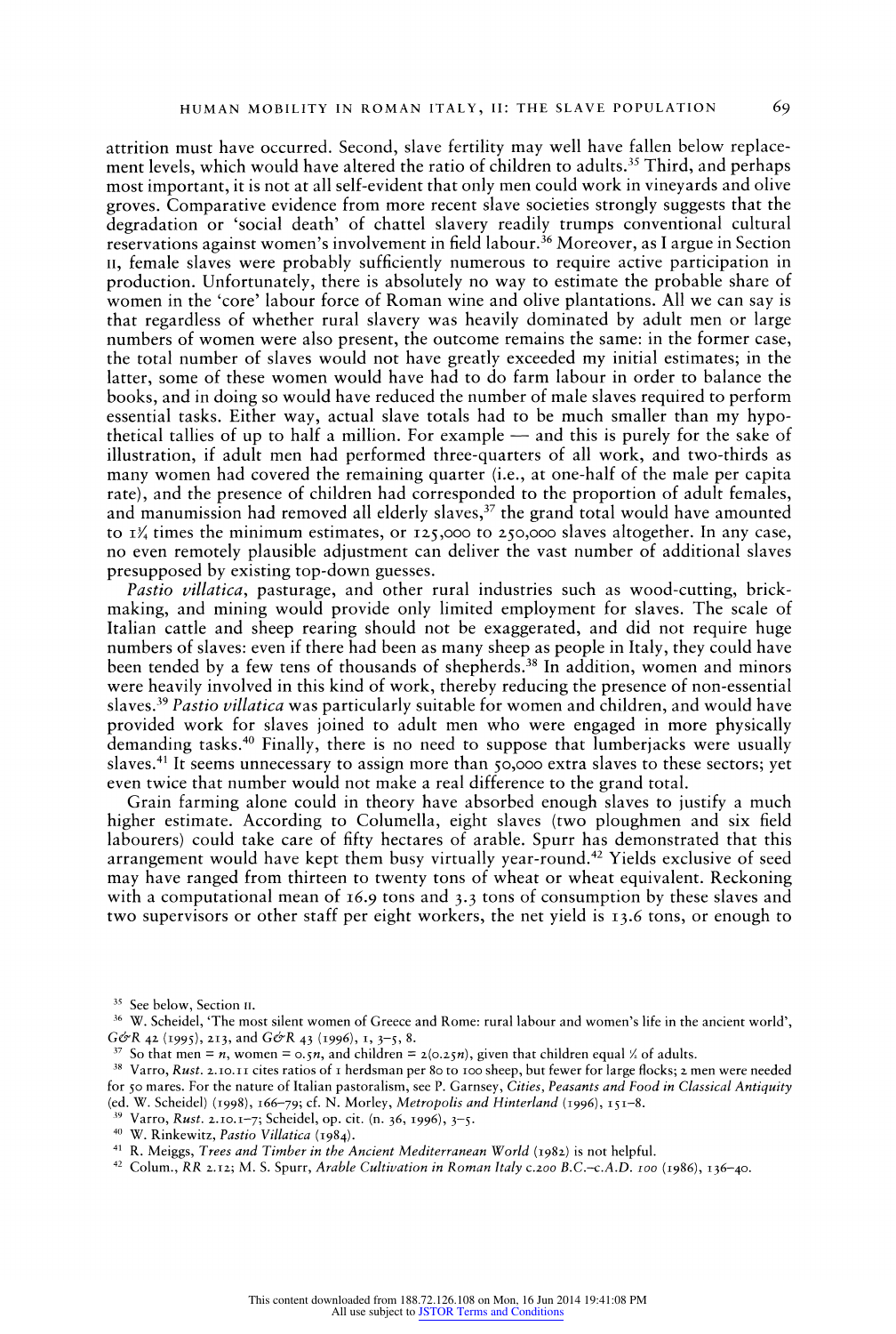**feed sixty-eight people at 200 kg/year.43 Some of these consumers may have resided on the estate: if we doubled or trebled the number of slaves to account for women and children, those fifty hectares could still have supported between forty-eight and fifty-eight outsiders.44** 

**If all slaves in viticulture had been fed by grain produced by other slaves, not more than 3,250 km2 of arable farmed by 65,000 workers and staff (and occupied by up to another 150,000 slaves) would have been necessary to meet their demands. More plausible estimates range from 1,000 to 2,000 km** with 20-40,000 workers and perhaps 50-100 slaves overall. Besides, some of this grain might have been bought from free farmer **Nonetheless, even the most extreme assumptions about rural slave numbers in various sectors could not raise the grand total much beyond three-quarters of a million.45 As a consequence, it is simply impossible to argue that the Italian countryside was populated by over a million slaves, unless one also believes that slave labour dominated the urban grain supply. In fact, top-down guesses of two to three million slaves in Italy logically imply that the entire urban population outside the capital exclusively depended on slave-grown grain.**  In this case, aggregate demand for 200,000 tons of grain would have been met by 200, **additional workers and staff, or up to 650,000 slaves including family members, for a new grand total of up to 1.4 million rural slaves. Nobody has ever advocated so extreme a scenario.46** 

**This is not to say that slave labour could not have played a significant role in arable**  cultivation. As Spurr and I have argued on previous occasions, si*ve* labour was perfe **compatible with 'rational' market-oriented grain production.<sup>47</sup> Columella in particular compatible with the condition of the condition of the condition of the condition of the condition of the condition of the condition offers a variety of observations that betray his familiarity with large slave-staffed**  frumentaria.<sup>48</sup> Moreover, according to the 'low count' reconstruction of Italian demography, the ratio of the gross non-metropolitan urban population to the rural free **graphy, the ratio of the gross non-metropolitan urban population to the rural free population may at least temporarily have dropped as low as one to two in part of the first century b.c.49 This would imply remarkably large grain surpluses among Italian farmers (or, perhaps more likely, urban residence of many farmers). One might argue that the ongoing shift from the countryside to the cities relieved pressure on arable land and led to improved land-to-labour ratios and productivity. Alternatively, or in addition, labour efficient slave-estates that benefited from economies of scale could easily have delivered large quantities of marketable staple foodstuffs such as grain and legumes. Unfortunately, we can only speculate about the size of their contribution. For a minimum estimate, I assume that 10 per cent of urban demand was covered by such enterprises, staffed by no more than 20,000 workers and supervisors and 40,000 slaves altogether. A high-end guess** 

<sup>&</sup>lt;sup>43</sup> Spurr, op. cit. (n. 42), 137 assumes a split of 12.5 ha of grain, 12.5 ha of legumes, and 7.5 ha of trimester. I recko **with 5 modii seed per iugerum seed (Colum., RR 2.9.1, 5, 15) and 5:1 gross yield. Actual yield averages may have varied from 4:1 to 6:1, with more pronounced local variations: cf. the comparative data in Spurr, 85-8. I accept Cato's very high rations for field hands (4-4.5 modii/monih) and other staff (3 modii/month) (Agr. 56). For average wheat consumption levels, see Garnsey, op. cit. (n. 38), 230. I also allow for some wastage.** 

**<sup>44</sup> See above. For slave women and children, I assume a per capita consumption of 200 kg/year including spoilage.** 

<sup>&</sup>lt;sup>45</sup> viz., 470,000 in arboriculture, 210,000 in supporting arable farming, and 100,000 in other occupations. **46 Among other problems, it would leave no room for farm tenancy: cf. P. W. de Neeve, Colonus (1984). A. M.** 

Andermahr, Totus in Praediis (1998), 125 observes that in inscriptions referring to senatorial estates in Italy, actores **greatly outnumber vilici, although the latter are otherwise more frequently attested than the former: thus, if J. Carlsen, Vilici and Roman Estate Managers until AD 284 (1995), 130-42, is right to associate actores with tenancy and vilici with slaves, this might indicate that, at least in the Principate, senators relied heavily on free labour.** 

**<sup>47</sup>  Spurr, op. cit. (n. 42), 133-43; W. Scheidel, 'Grain cultivation in the villa economy of Roman Italy', in J. Carlsen et al. (eds), Landuse in the Roman Empire (1994), 159-66. For analogies, cf. J. R. Irwin, 'Exploring the affinity of wheat and slavery in the Virginia Piedmont', Explorations in Economic History 25 (1988), 295-322, and further references in my 1994 paper.** 

**<sup>48</sup>  Colum., RR 1.6.23; 1.7.6; 2.12.1-8 (cf. Varro, Rust. 1.19.1); 2.14.7; 2.20.4; 2.20.6, with Scheidel, op. cit. (n. 47), 163-4. Contrary to the communis opinio, it is not true that Columella associated arable cultivation with small-scale**  farm tenancy: W. Scheidel, Grundpacht und Lohnarbeit in der Landwirtschaft des römischen Italien (1994), 83-129. **49 See Scheidel, op. cit. (n. 1), section iv.**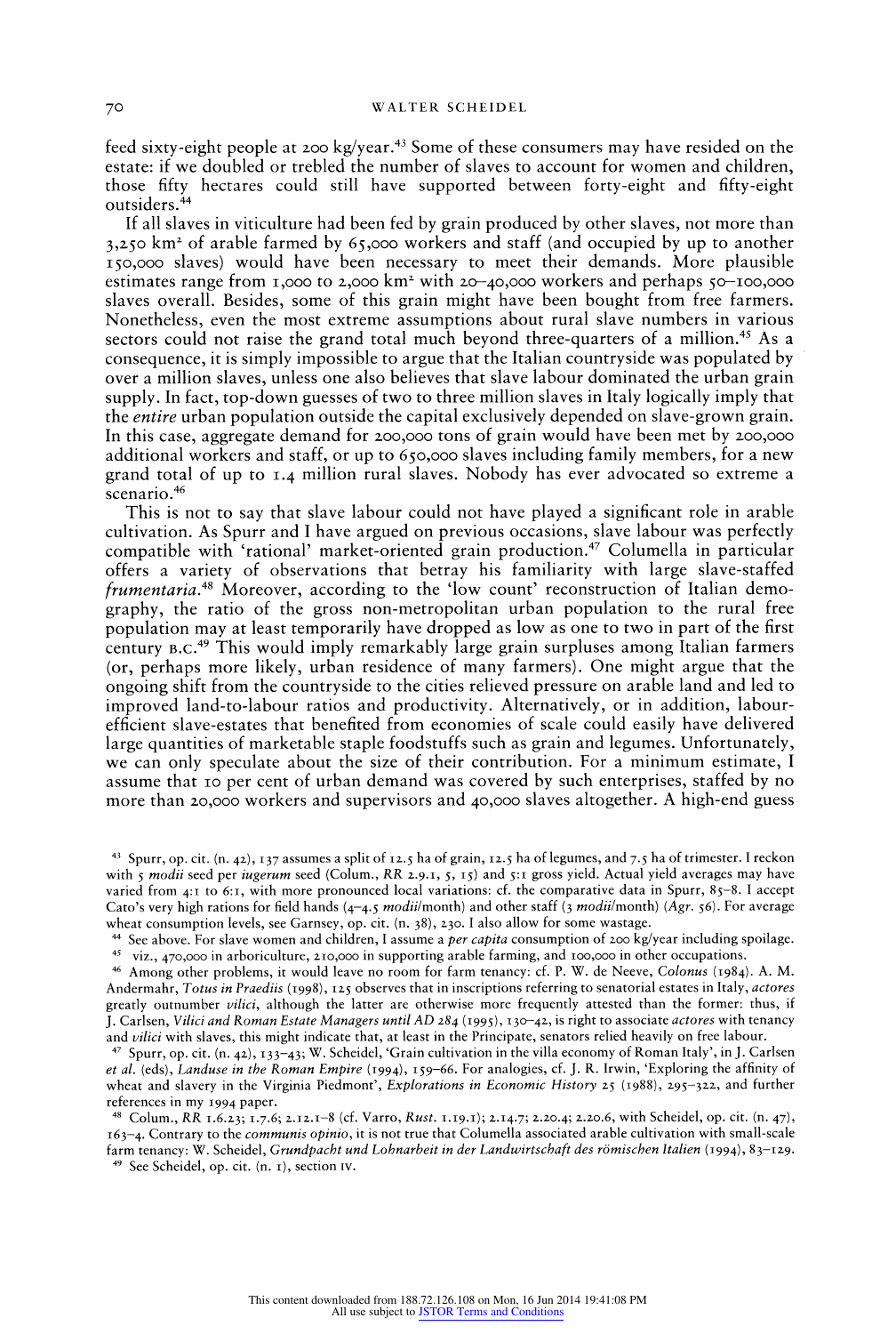**of one-half of urban supply and a larger share of non-workers yields up to 300,000 extra**  slaves in the countryside. Incidentally, the presence of a large number of grain-producing and the state of the state of the state of the state of the state of the state of the state of the state of the state of the state **slaves in the Italian countryside would make it easier to counter Lo Cascio's claim that the 'low' count is implausible because it does not allow for concurrent population growth in**  the urban and rural sectors of Roman Italy.<sup>50</sup> In terms of per capita output, these sia **were functionally equivalent to a much larger number of family farmers. Therefore, their higher productivity could have offset the numerical decline of the free rural population in the late Republic.51** 

**A bottom-up perspective suggests that even under somewhat extreme assumptions, the rural slave population of Italy was highly unlikely to have exceeded one million. Defensible estimates range from a quarter-million to three-quarters of a million rural slaves.52 In the next section, I argue for a substantial presence of slave women and children, and moderate manumission rates. Therefore, I opt for an above-average baseline range of 500-700,000 for my discussion of the slave trade, with 600,000 as a computational mean. A smaller slave total would imply fewer women and children and also lower rates of natural reproduction that would, in turn, necessitate larger imports of new slaves. As I formally demonstrate in Section in, relatively high fertility in a relatively large slave population and lower fertility among a smaller number of slaves generate similar inflow requirements. In consequence, my computations of overall transfer requirements are only mildly sensitive to the underlying estimates of slave numbers.** 

#### **II THE DEMOGRAPHIC STRUCTURE OF THE ITALIAN SLAVE POPULATION**

**The age and sex distribution of the slave population of Roman Italy was a function of three factors: mortality, fertility, and migration. Fertility, in turn, was strongly determined by sex ratios and family structure. In order to estimate probable levels of immigration, we need to have some rough idea about the other two variables, as well as the size of the slave population.53** 

#### **Sex Ratios**

**We must distinguish between the sex ratios of the slave trade and of the target population.**  As a general rule of thumb, they tend to converge over time: while imports may consist**ently be skewed in favour of one sex, slave births will gradually move the overall ratio towards a balanced distribution. This process can unfold with considerable speed. To name just one example, despite the fact that two-thirds of the slaves shipped to North America were male, the servile sex ratio in South Carolina fell from 170 (i.e., 170 men per 100 women) in 1705 to 130 in 1775, and from 150 to 120 in Chesapeake in the same period.54 In a less fertile slave population, this process would take longer. Ever since the great Italian wars of the late fourth and early third centuries b.c., Roman imperialism had generated large and growing numbers of slaves. By the end of the Republican period,** 

<sup>&</sup>lt;sup>50</sup> E. Lo Cascio, 'The population of Roman Italy in town and country', in J. Bintliff and K. Sbonias (eds), *Reconstructing Past Population Trends in Mediterranean Europe* (3000 *BC–AD 1800*) (1999), 163.

Reconstructing Past Population Trends in Mediterranean Europe (3000 BC–AD 1800) (1999), 163.<br><sup>51</sup> Moreover, comparative evidence leaves no doubt that urban and rural growth rates could widely diverge for a **long time: between 1600 and 1750, the urban population of England increased by 260 per cent, compared to 20 per cent rural population growth: E. A. Wrigley, People, Cities and Wealth (1987), 162. And England lacked slave staffed estates.** 

<sup>&</sup>lt;sup>52</sup> Using the low-end estimates and the high-end estimates, and a 1.75 multiplier (cf. n. 37).

<sup>&</sup>lt;sup>53</sup> The following discussion develops an alternative scenario to W. V. Harris, 'Demography, geography and the **sources of Roman slaves', JRS 89 (1999), 62-75.1 believe that my main points obviate the need for a more elaborate rebuttal of his views. For further discussion of slave demography in the Empire as a whole, see my 'The Roman slave supply', in K. Bradley and P. Cartledge (eds), The Cambridge World History of Slavery 1 (forthcoming). 54 P. D. Morgan, Slave Counterpoint (1998), 82.**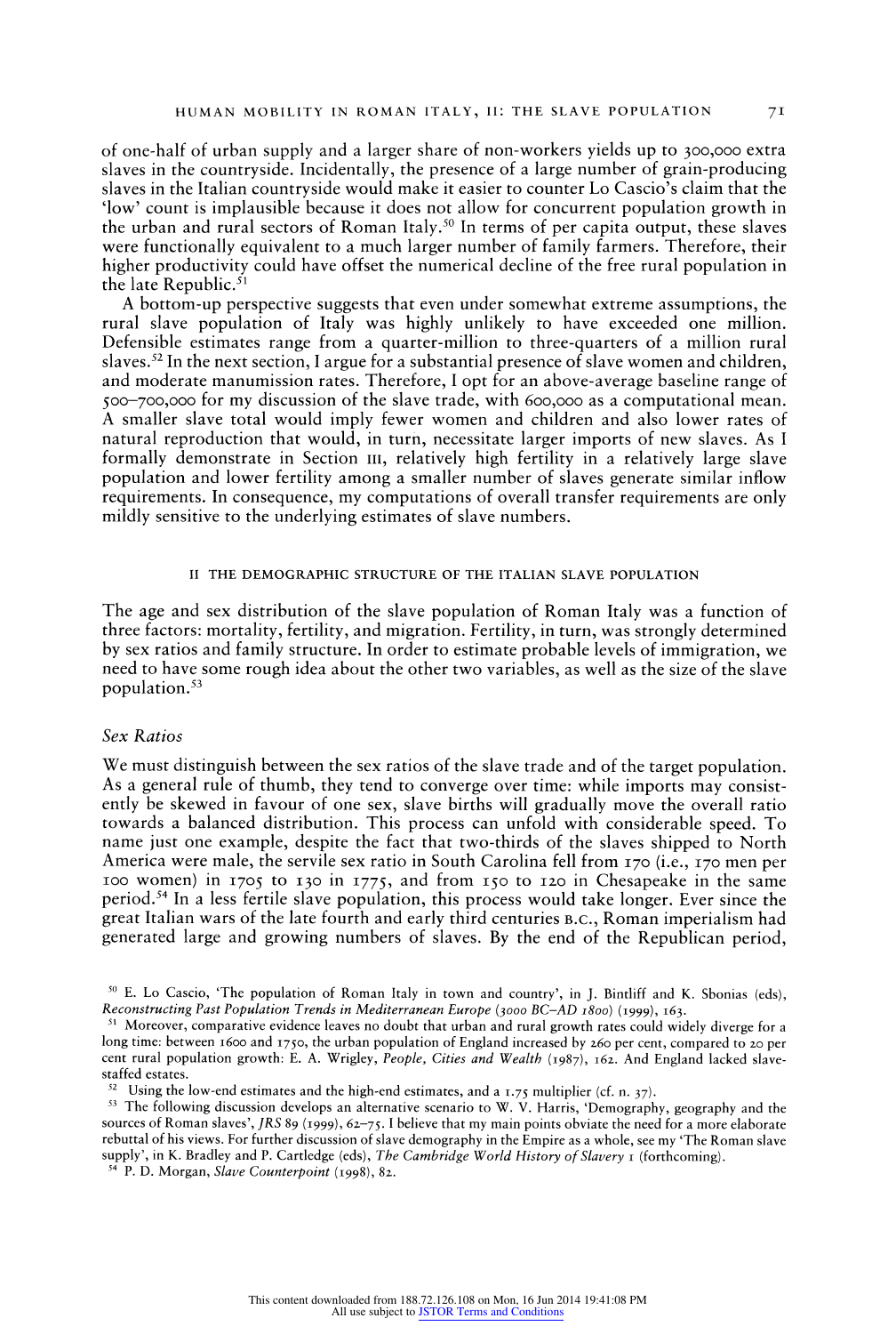### **7\* WALTER SCHEIDEL**

**Roman chattel slavery had long been a massive and well-established institution. For purely**  mathematical reasons, it is therefore highly unlikely that by that time overall sex ratios had **the contract of the sex ratios** had a had a had a had been also the contract of the contract of the contract of the contract o not gradually approached a balanced distribution regardless of the sex ratio of the slave **trade. This point is of paramount importance for our understanding of any mature slave** 

Moreover, there is no good reason to assume that the Roman slave trade was dominated **Moreover, there is no good reason to assume that the Roman slave trade was dominated by males. Women and children would more frequently survive military defeat than adult <br>
prop. and wore thankful more likely to turn un in the class market. Famely more also** men, and were therefore more likely to turn up in the slave markets. Females were also a greater risk from exposure after birth, and thus more liable to be picked up by slav<br>dealers or private individuals and reaged as claves. Apsient sequence almost expectation **dealers or private individuals and reared as slaves. Ancient sources almost stereotypically report the enslavement of women and children in times of violent conflict.56 The topical nature of these references strengthens rather than qualifies my case. The application of this stock motif even in legendary cases strongly suggests that ancient authors considered the enslavement of non-combatants a natural outcome of war: thus, when the annalistic tradition credited Tarquinius Priscus with the capture of the cities of Arpiola, Corniculu and Suessa Pometia, it had most men perish but women and children being led off as**  slaves.<sup>37</sup> Unless non-Italian customers bought up all the women and children and left only **property** men for the Italian market,<sup>38</sup> female slaves headed for the heartland of the empire need no<br>have been entrumplened by men <sup>59</sup> Reserves of this and in wism of the helanging of few a have been outnumbered by men.<sup>39</sup> Because of this, and in view of the balancing effect of  $\frac{1}{2}$  and  $\frac{1}{2}$  and  $\frac{1}{2}$  and  $\frac{1}{2}$  and  $\frac{1}{2}$  and  $\frac{1}{2}$  and  $\frac{1}{2}$  and  $\frac{1}{2}$  and  $\frac{1}{2}$  and  $\frac{1}{$ slave reproduction, it would be entirely unjustified to posit a seriously slanted age dist<br>bution among classes in late Bangklines and code imposing Italia **bution among slaves in late Republican and early imperial Italy.** 

**The best ancient evidence for servile sex ratios draws a similar picture. As I have pointed out before, the published census returns from Middle Egypt record twenty-two male and thirty-one female slaves up to the age of thirty. Virtually all male slaves had been manumitted by that age, whereas women were kept in slavery until menopause. This pattern shows that servile sex ratios in the Roman Empire did not have to be high, and that** 

<sup>55</sup> Harris, op. cit. (n. 53), 70, concedes this point in principle but *de facto* only for Roman slavery in 'the era o Justinian, or even of Diocletian' (70 n. 62). No explanation is given for this 600-800-year long delay, which is in any **case inconsistent with the probable sex ratio of war captives (see below). Cf. also below, Table 1, for low sex ratios in the high-attrition environment of Caribbean plantations just a few years after the end of the Atlantic slave trade.** 

<sup>56</sup> e.g., App., Kelt. 11; Samn. 6.1; Liv. 31.27.3; Paus. 7.16.8; Sall., lug. 91.7; App., Illyr. 16; Strabo 4.205; Tac., An **13.39.6-7; Joseph., BJ 3.304, 4.488, 7.208; Herodian 3.9.11; Procop., Vand. 2.21.14; Goth. 1.10.29. Cf. also App., BC 4.64; Augustin., Epist. 10\*. For non-Roman analogies, see, e.g., Paus. 3.10.4; Diod. 15.79.6, 16.34.3, 17-46.4, 17.70.2 ?C 6; Just., Epit. 9.2.15; Arr., Anab. 2.27.7, 4-2-4; Polyb. 9.39.2-3, 28.14.4; Liy- 43.19.12 (with 43.20.3); 1 Mace. 1.32; Zosimus 5.5.6; Procop., Goth. 2.21.39. Harris's unreferenced claim that 'male war-prisoners are likely**  to have been more numerous than female' (op. cit.  $(n, 53)$ , 70) only makes sense if it is confined to combatants.<br><sup>57</sup> Dion. Hal. 3.49.3, 3.50.6, 4.50.4; cf. 10.26.3.

<sup>58</sup> From 1650 to 1900, West African captor societies exported male slaves and kept females because European **merchants paid higher prices for males whereas locals preferred females; East African captor societies exported slave women despite strong local demand for them, because Islamic merchants paid even higher prices: P. Manning, Slavery and African Life (1990), 41-6. Disproportionate demand for female slaves was ultimately driven by polygyny, which was not common in the ancient Mediterranean. This leaves the possibility that non-Italians in search of male slaves were outbid by Italians. However, it is unclear if the rising cost of full (as opposed to conditional) manumission for men in the manumission inscriptions of Delphi and Calymnia (200-1 b.c.) was a consequence of Roman (Italian) demand for male slaves or of improved mobility among fully freed men: Hopkins, op. cit. (n. 2), 159, 162 (or perhaps merely an artifact of recording practices: R. P. Duncan-Jones, 'Problems of the Delphic manumission payments 200-1 B.C.', ZPE 57 (1984), 203?9). More importantly, rising prices for male slaves might just as well reflect falling sex ratios in the slave trade: in fact, they are logically compatible with virtually any conceivable sex ratio.** 

**59 Imbalances between city and countryside in the target regions are another matter, but again, we lack usable evidence.**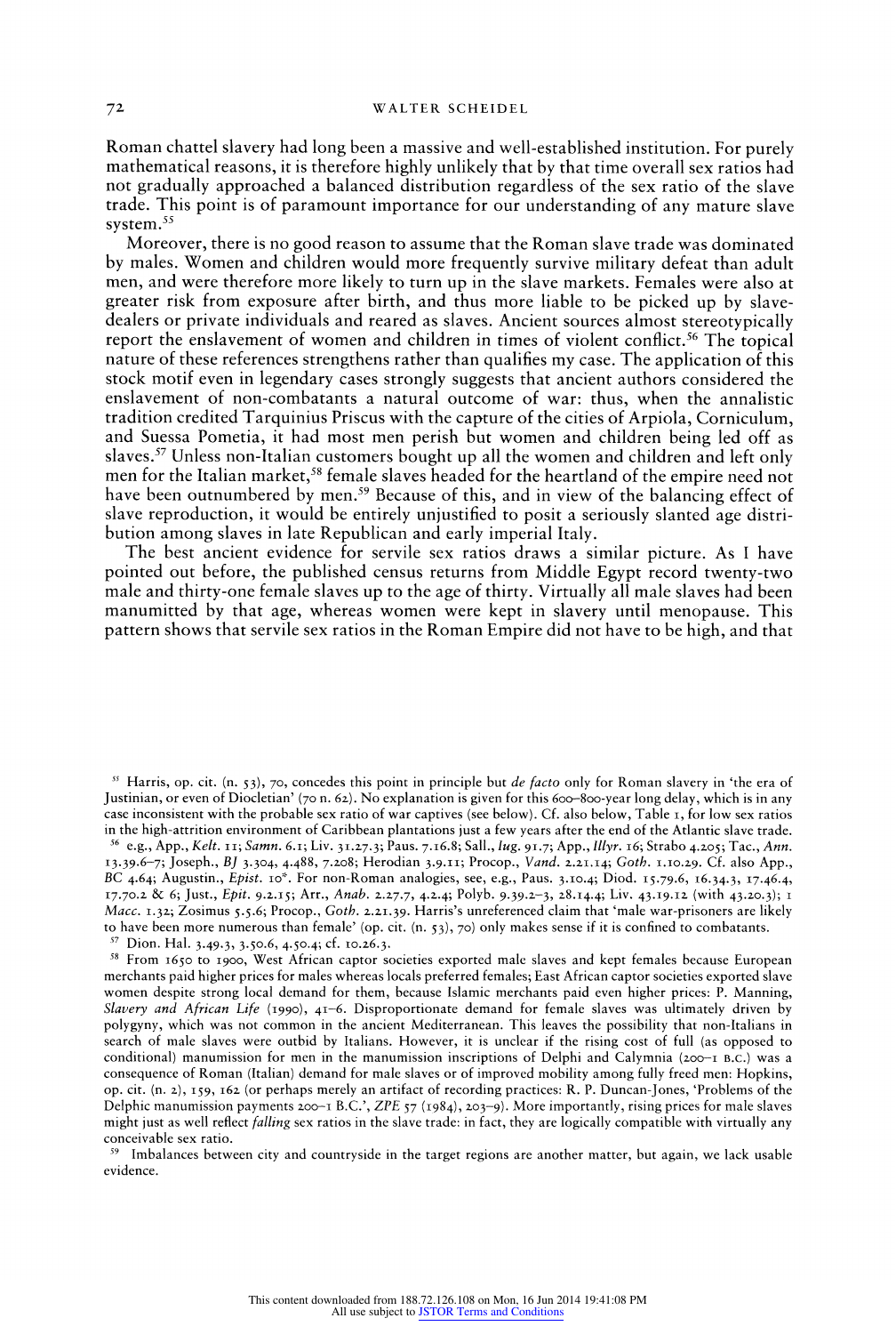the reproductive capacity of slaves was valued by their owners.<sup>60</sup> It is true that these data **come from a different region and a later period, and cannot prove anything about late Republican Italy. Unfortunately, neither can records from Italy itself. Some epigraphic**  do not know what this means: whereas census declarants were compelled to report the actual membership of their households, wealthy patrons who commissioned epitaphs for **actual membership of their households, wealthy patrons who commissioned epitaphs for their slaves were at liberty to be more discriminating. 77 per cent of the commemorated by the comment of the commentation household staff of Livia were male, as were 66 per cent of the commemorated town slaves**  ratios among free persons whose names were deemed worthy of epigraphic preservation **ratios among free persons whose names were deemed worthy of epigraphic preservation are known from other parts of the ancient Mediterranean. Perhaps the most famous example is furnished by the citizenship inscriptions from Hellenistic Miletus, in which the sons of newly naturalized mercenaries outnumber daughters four to one. This dramatic**  imbalance has repeatedly been interpreted as a sign of strikingly high rates of femicide.<sup>62</sup> **The under-reporting of very young girls even in the census returns of Roman Egypt and the patriarchal habit of considering oneself childless unless endowed with a son suggest a less dramatic explanation: instead of jumping to the radical conclusion that girls were valued so little that they were regularly killed or exposed, we might want to consider the**  possibility that they were merely undervalued enough to be passed over in silence.<sup>63</sup> Neo-**Babylonian cuneiform records from the seventh to fourth centuries b.c. mention some 45,000 individuals by name, including 1,200 privately-owned slaves. Of the latter, 850 are men and 360 are women, a ratio of 2.4 to 1. At the same time, we know from the same corpus of evidence that most male slaves had wives and children.64 This apparent paradox disappears once we accept that men are simply much more likely to be referred to by name than women. High sex ratios in Roman inscriptions should perhaps be explained in the same way.** 

Whereas there is no evidence in favour of a high sex ratio in the slave trade, ancient sources stress the availability of women and children. Since there is no sign of a particu**sources stress the availability of women and children. Since there is no sign of a particularly deviated distribution of incoming classes** there is similarly use assess to common that **larly slanted distribution of incoming slaves, there is similarly no reason to assume that it**  would have taken natural reproduction many centuries to eradicate any exist **imbalances. In short, nothing supports the assumption that slave sex ratios posed a major obstacle to successful reproduction.** 

<sup>62</sup> S. B. Pomeroy, 'Infanticide in Hellenistic Greece', in A. Cameron and A. Kuhrt (eds), Images of Women in Antiquity (1983), 207-22; P. Brule, 'Infanticide et abandon d'enfants: pratiques grecques et comparaisons anthropologiques', *DHA* 18 (1992), 53-90.

<sup>&</sup>lt;sup>60</sup> Bagnall and Frier, op. cit. (n. 18), 342-3; W. Scheidel, 'Quantifying the sources of slaves in the early Rom **Empire', JRS 87 (1997), 160-3. In order to defend the prevalence of high sex ratios, Harris, op. cit. (n. 53), 71, is compelled to dismiss the representative nature of this evidence. R. S. Bagnall, 'Missing females in Roman Egypt', SCI 16 (1997), 121-38, thinks that lots of young girls were exposed and raised as slaves (contra Harris's unreferenced claim that 'males were probably in the majority ... among ... foundlings': op. cit. (n. 53), 70): if true, this, too, would surely suggest some appreciation for female slaves (as opposed to daughters). Pace Harris, a lower prevalence of manumission for women in metropolitan inscriptions cannot be put on the same footing: see below. Harris also invokes the fact that 63 per cent of freed slaves recorded in the Delphi manumission inscriptions (second/first century b.c.) are women: however, this can mean that (a) female slaves were more likely to be manumitted than males (as Harris seems to imply); (b) there were more female slaves than males; or (c) neither. By themselves, these**  data cannot corroborate either (a) or (b).<br><sup>61</sup> Harris, op. cit. (n. 53), 69.

<sup>&</sup>lt;sup>63</sup> cf. Bagnall and Frier, op. cit. (n. 18), 334. See also W. Scheidel, 'What's in an age? A comparative view of bias in the census returns of Roman Egypt', BASP 33 (1996), 25-59, at 34-48, and 'Sex ratios and femicide in the ancient Mediterranean world' (in preparation).

<sup>&</sup>lt;sup>64</sup> M. A. Dandamaev, Slavery in Babylonia (1984), 218, 406.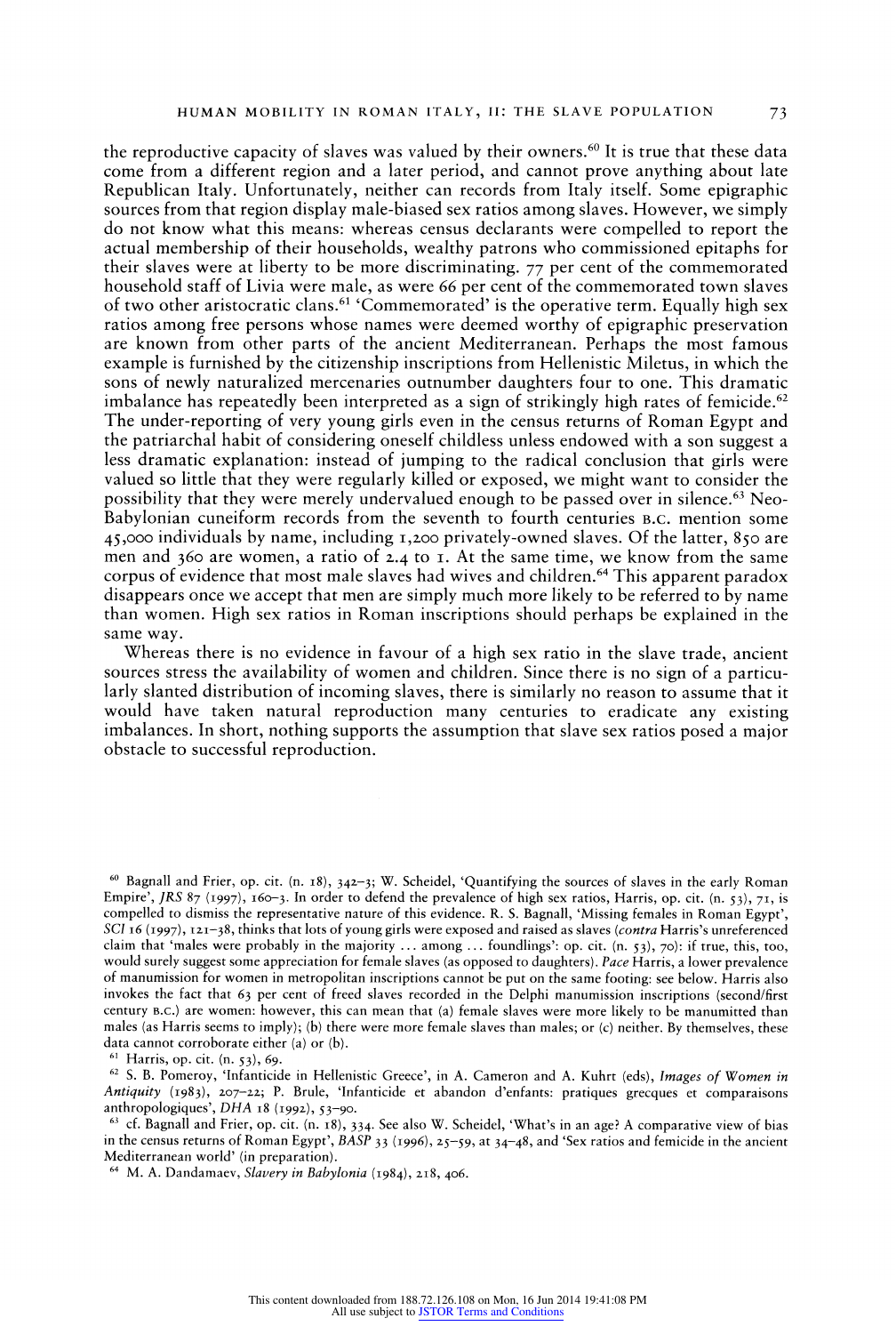# **Mortality**

**This factor is empirically unknown. Occasional claims that ancient slaves must on average have led shorter lives than the free population are pure speculation and logically pre suppose that legal status was a critical determinant of life expectancy.65 This assumption flies in the face of what we know about living conditions in pre-modern societies. Prior to the rise of modern hygiene and medicine, material assets and social standing did not auto matically improve longevity. As I have argued elsewhere, Roman emperors who died of natural causes, senators and city councillors did not live notably longer than others.66**  More generally, there is no good evidence for a significant correlation between wealth and<br>decorrected the sighteenth contains 67 Femanuel to infectionalize to come a much man **longevity until the eighteenth century.**<sup>67</sup> Exposure to infectious disease was a much more  $\frac{1}{2}$ **important variable. Thus, slaves in the US outlived their fellow-sufferers in the Caribbean or Brazil mainly because of a less malign disease regime. Similar differences can be observed between slaves' longevity in the malarial rice swamps of the Carolinas and in the healthier interior of the Upper South.68 In Roman Italy, urban slaves inhabited the same houses as their owners, ingested the same water, and were bitten by the same insects. Miners and gladiators were hardly typical of the slave population as a whole. Thanks to lower levels of population density and (where applicable) higher altitudes, country life is usually associated with above-average life expectancy. However, Sallares has argued that, to the extent that rural slaves were deployed in the low-lying and increasingly malarious plains of western central Italy, they may indeed have faced elevated risks of morbidity and mortality.69 This raises an important point. If slaves were disproportionately likely to live in cities and in insalubrious parts of the countryside, their mean life expectancy would indeed have fallen short of the regional aggregate mean. Even in the absence of other constraints, this factor alone would have been sufficient to forestall natural reproduction at replacement level. This disadvantage did not arise from their legal identity per se; instead, it was an indirect consequence of the fact that for them lack of freedom dictated place of residence.** 

**Comparative evidence from mature Caribbean slave systems indicates a strong nexus not only between sex ratios and birth rates but also between death rates and natural growth rates (Table i).** 

|                     | <b>SEX RATIO</b> | CBR   | CDR   | NATURAL INCREASE (PER 1,000) |
|---------------------|------------------|-------|-------|------------------------------|
| $Group_1$           | 89(1)            | 28(1) | 26(1) | $0.2\%$ (1)                  |
| Group 2             | III5(4)          | 23(4) | 32(3) | $-0.9\%$ (3)                 |
| Grenada             | 93(2)            | 26(2) | 37(4) | $-1.1\%$ (4)                 |
| Group $\frac{1}{3}$ | 96(3)            | 25(3) | 28(2) | $-0.3\%$ (2)                 |

**TABLE i: DEMOGRAPHIC INDICES FOR FIFTEEN CARIBBEAN SLAVE POPULATIONS (1816-1832)70** 

**65 Harris, op. cit. (n. 53), 71; L. Schumacher, Sklaverei in der Antike (2001), 42.** 

<sup>66</sup> W. Scheidel, 'Emperors, aristocrats, and the Grim Reaper: towards a demographic profile of the Roman élite', <br>CQ 49 (1999), 255–66.

**CQ 49 (1999), 255-66. 67 M. Livi-Bacci, Population and Nutrition (1991), 63-7; S. R. Johansson, 'Food for thought: rhetoric and reality in modern mortality history', Historical Methods 27 (1994), 113-14. For this reason alone, we cannot use evidence of differential mortality among whites and slaves in the mid-nineteenth century (as in, e.g., T. L. Savitt, Medicine and Slavery (1978), 141).** 

<sup>68</sup> e.g., H. S. Klein, African Slavery in Latin America and the Caribbean (1986), 159–60; R. W. Fogel, With **Consent or Contract (1989), 127-8; W. Dusinberre, Them Dark Days (1996), 410-16 (rice swamps).** 

**69 R. Sallares, Malaria and Rome (2002), 247-55.** 

**70 From B. W. Higman, 'The slave populations of the British Caribbean: some nineteenth-century variations' (1976), reprinted in H. Beckles and V. Shepherd (eds), Caribbean Slave Society and Economy (1991), 226-7. Group 1 consists of the Bahamas, Barbados, Montserrat, St Cristopher, Antigua, Nevis, and the Virgin Islands; Group 2, of Trinidad, Demerara, Berbice, and St Vincent; Group 3, of Jamaica and Dominica. Numbers in parentheses rank**  the variables in each rubric in terms of their advantageousness for natural growth (where  $r = best$ ). CBR = annual **births per 1,000; CDR = annual deaths per i,ooo.**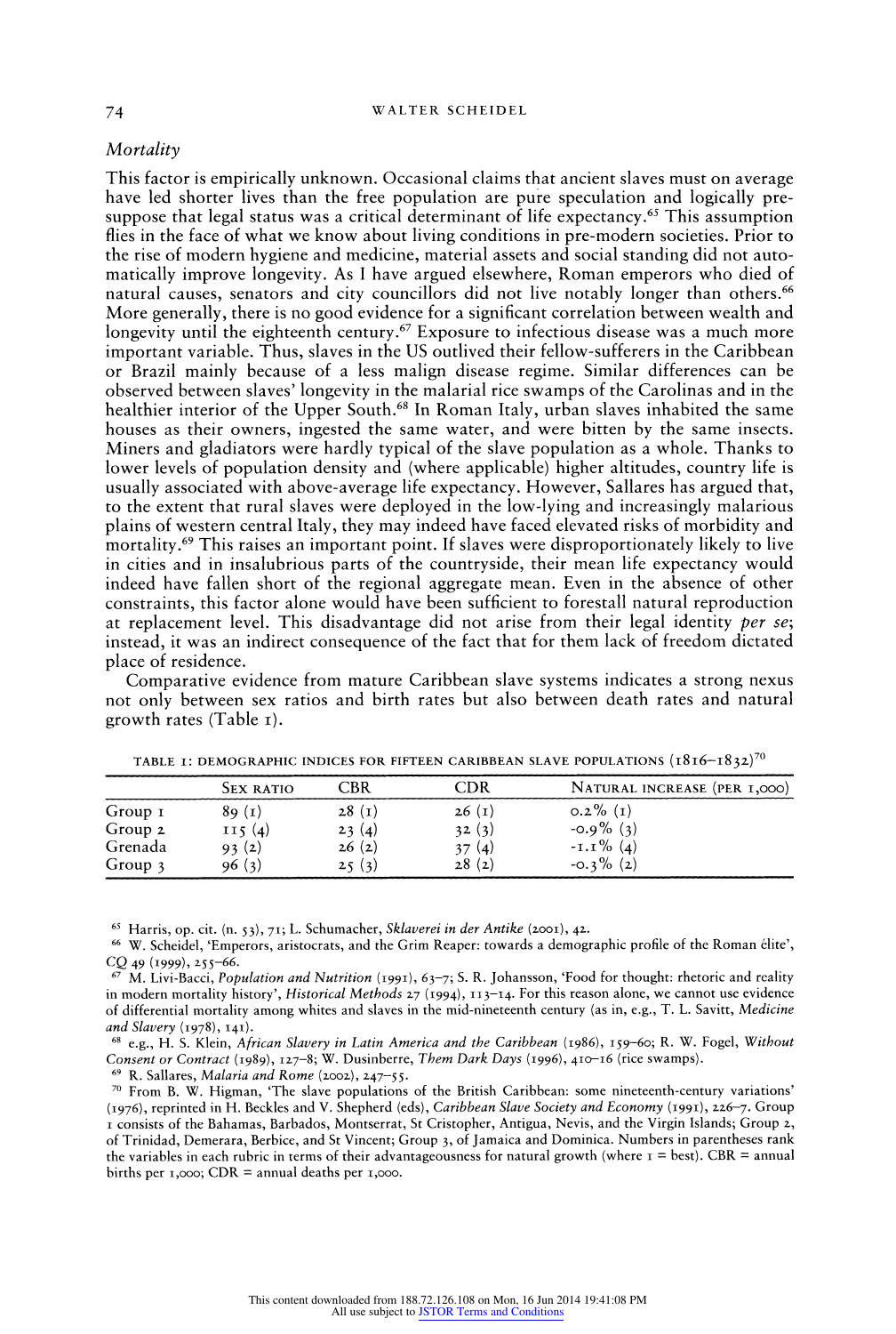**This simple matrix shows that death rates are the principal modifier: they predict growth rates in all cases, as opposed to only one case where sex ratio and birth rates predict growth. Ecological conditions and the age structure of the population emerge as the main determinants of reproductive success. Since the latter, together with the sex ratio, would even out over time, the disease regime may be regarded as the most stable determinant of natural growth.** 

#### **Family Structure**

**As is well known, patterns of family formation and manumission can be of considerable importance in determining reproductive success among slaves. For instance, nuclear families, which are conducive to natural growth, were common in the US and the Bahamas (which experienced rapid natural growth) but rare in Trinidad and Jamaica (which witnessed ongoing losses).71 This creates a serious problem for ancient historians who have no way of telling how many Roman slaves lived in stable relationships.72 Epitaphs or legal texts are unusable because they merely confirm that some slaves had families. Even the Egyptian census returns offer only indirect evidence. Bagnall and Frier have found that the average fertility of slave women was similar to that of all women.73 Thus, since overall fertility must have sustained the existing population, slave fertility ought to have been**  sufficient to ensure reproduction at replacement level. Yet we cannot know how this com**pares to conditions in Roman Italy. At the very least, epigraphic commemorations leave no doubt that, in some circles, fecund women were manumitted in significant numbers. I do not want to waste space by reiterating my earlier discussion of probable manumission rates in the Roman Empire. Suffice it to say that even on the assumption of substantial manumission across the adult life cycle, this practice would not greatly have reduced fertility within slavery.74 Owing to the concentration of female reproductive capacity in the late teens and the twenties, a large percentage of all slave women would have had to be manumitted at those ages in order to make a large dent in overall slave fertility. Given the complete absence of any such habit in Roman Egypt, it would seem brazen to posit the exact opposite for Roman Italy. Reported slave prices suggest that the considerable mone tary value of slaves must have been disconducive to the habitual manumission of youthful slaves.75** 

**To sum up: servile sex ratios probably did not greatly interfere with natural reproduction. Above-average mortality in cities and rural gravia loca would have imposed more serious constraints on slave fertility. Female manumission, however limited in scope, must also have contributed to this trend. What we now need is a plausible mean average rate of attrition.** 

#### **Ill MODELLING ROMAN SLAVERY**

**I start with a simple and surely uncontroversial premise: that at the time of Augustus, slaves were much more numerous in Italy than they had been two centuries earlier. Brunt** 

<sup>75</sup> I will discuss this more fully in Scheidel, 'Real slave prices and the relative cost of slave labor in the Greco-**Roman world', AncSoc 35 (2005). See also Duncan-Jones, op. cit. (n. 28), 348-50; J. Straus, L'achat et la vente des esclaves dans l'Egypte romaine (2004), 296-8.** 

<sup>&</sup>lt;sup>71</sup> Fogel, op. cit. (n. 68), 150. For further references, see Scheidel, op. cit. (n. 60), 169.

<sup>&</sup>lt;sup>72</sup> I note in passing that sexual exploitation of female slaves by owners was a ubiquitous feature throughout **history. Because of racism and absenteeism, the experience of American plantation slavery is a poor indicator of the substantial demographic impact of this habit in more traditional urban and household-based slave systems. For Roman chattel slavery as a functional equivalent of harem polygyny, see W. Scheidel, 'Sex and empire: a Darwinian perspective', in I. Morris and W. Scheidel (eds), The Dynamics of Ancient Empires (forthcoming), with ample references.** 

<sup>&</sup>lt;sup>73</sup> Bagnall and Frier, op. cit. (n. 18), 158.

<sup>&</sup>lt;sup>74</sup> Scheidel, op. cit. (n. 60), 160-1, 165-7.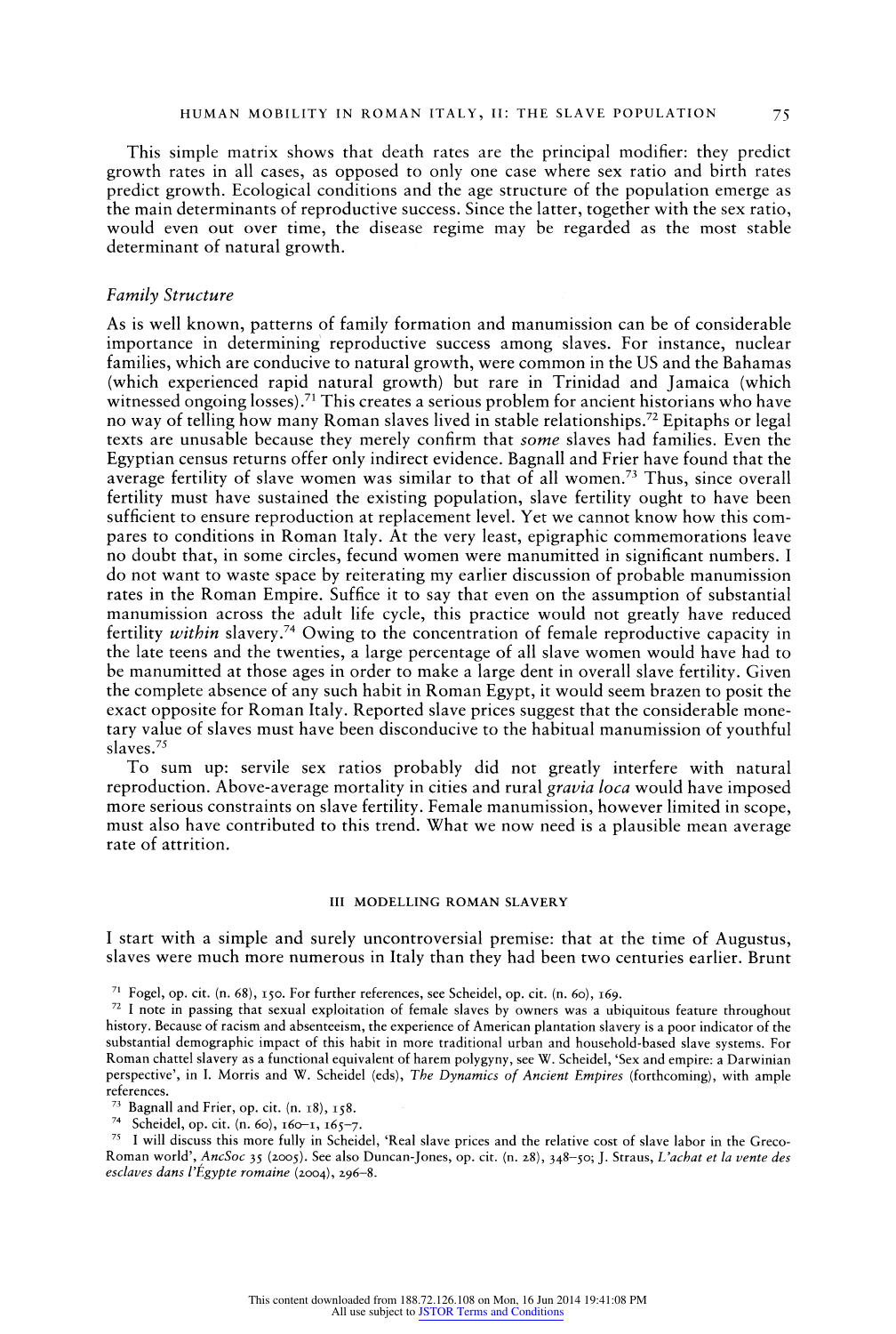profiles a random guess of 500,000 staves in 225 b.c. A hypothetical mean share of 7 per  $\frac{1}{2}$ **cent for Roman Egypt outside Alexandria,<sup>76</sup> were it applied to Italy, would yield 300,000 <br>classes in addition to a free negativity of form william asksocial and design of Brussels and slaves in addition to a free population of four million, whereas a reduction of Brunt's guess by 60 per cent (to reflect the difference between his and my final totals) gives us 200,000. I see no way to improve on these guesses. Fortunately, the starting figure does not matter**  much: due to the scale of subsequent growth, and given a notional target figure of 1.2 mil**lion, a difference between 200,000 and 300,000 slaves in 225 b.c. would change the volume of intervening growth by not more than 10 per cent. The introduction of something like a million slaves over 200 years cannot have occurred at a steady rate: aside from fluctuations in supply and demand, inflows must have gradually increased over time. The following model accounts for this by positing steady annual net increments. Due to the growing need to compensate for attrition, this assumption is consistent with rising imports overall.** 

**In my earlier discussion of Roman slave demography, I failed to allow for the effect of urban excess mortality on natural reproduction. I now agree with Jongman that his estimates of an annual shortfall of 1 per cent in Rome and of 0.5 per cent in the other**  Italian cities should be applied to urban slaves as well.<sup>77</sup> An intermediate average of 0.75 **per cent, or 7.5 per 1,000, will work for all urban slaves combined. Attrition from manu mission is more difficult to assess. In a hypothetical scenario in which 10 per cent of all slaves were manumitted at age twenty-five, 10 per cent of the remainder still alive were freed at age thirty, and so on every five years up to age eighty-five, overall slave fertility (assuming a natural fertility regime) would have been one-eighth lower than in the complete absence of manumission (for an annual deficit of 5 per 1,000). Quinquennial**  manumission rates of 20 per cent would lower fertility by one-quarter (for an ann deficit of 10 per 1,000).<sup>8</sup> In the first case, one-third of all slaves surviving to age twent **five would eventually have lived to receive freedom; 55 per cent, in the other. If we rather crudely combined the effects of urban excess mortality and manumission, the urban slave population would on average have contracted by between 1.25 and 1.75 per cent p.a. At those rates, it would halve every fifty-five and forty years, respectively.** 

**It merits attention that these rates compare very poorly with corresponding figures for Caribbean slave populations. Rates of natural decrease in that region were considered high: yet Higman's tabulation of 205 annual data from fifteen different islands produces an overall mean of merely -4.19 per 1,000, or a deficit of 0.419 per cent p.a. This is not more than a third to a quarter of my estimates for urban slaves in Italy. Only 9 per cent of the annual data from six of these fifteen Caribbean locations indicate a shortfall of 1.25 per cent or higher. Even in what is by far the worst sample, from Grenada in the years from 1820 to 1832, when annual death rates could rise as high as 50 per 1,000, the average annual rate of loss does not exceed 1.75 per cent. The sample with the highest sex ratio (123), from Trinidad, yields a corresponding rate of 1 per cent p.a. I must repeat that these data originate from a high-attrition environment: they are a far cry from contemporaneous rates of natural increase of 2 to 3 per cent p.a. in the southern United States. To my mind, the burden of proof rests with anyone who wishes to maintain that Roman losses must have been significantly higher than on the worst Caribbean slave plantations.** 

**For computational purposes, I will put annual decrease in the cities at 1.75 per cent to allow for urban excess mortality and frequent manumission. We can only guess at the**  likely extent of disease-induced excess mortality in the countryside. If one-tenth/one**sixth/one-third of rural slaves had laboured in malarial terrain and experienced annual excess mortality of 1 per cent, the overall rate of attrition among rural slaves would have** 

**<sup>76</sup> W. Scheidel, Review of R. S. Bagnall, B. W. Frier and I. C. Rutherford, The Census Register P.Oxy 984, BASP 38 (2001), 149 n. 2.** 

**<sup>77</sup>  Jongman, op. cit. (n. 14), 118, cf. Scheide!, op. cit. (n. 60), 166 (where the typo of '0.5 per 1,000' for 5 per 1,000 did not affect the calculation).** 

**<sup>78</sup> This is based on my intermediate and high manumission schedules, op. cit. (n. 60), 160, 166.1 have rounded the numbers.**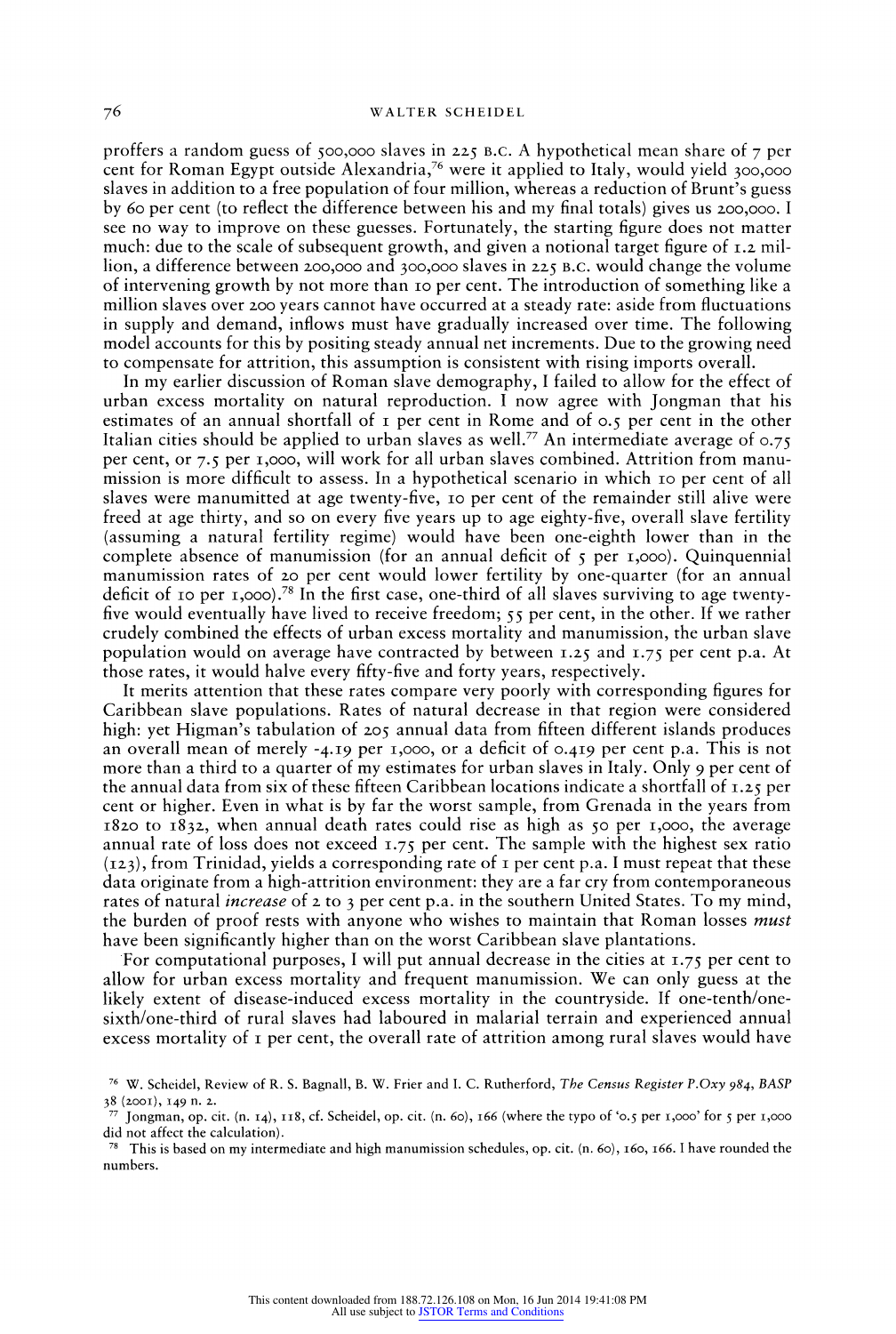**been o.i/o.17/0.33 per cent p.a. This remains a fairly negligible quantity regardless of our choice of estimate. If we assume a lower incidence of manumission in the countryside (for**  an annual deficit of 0.5 per cent), total losses may have amounted to 0.6 to 0.8 per cent p.a. I use 0.7 per cent as a computational mean. **I use 0.7 per cent as a computational mean.** 

As I have argued above, it does not seem likely that the age or sex distribution of the **sex distribution** of the slave trade or the resultant slave population was very heavily skewed in favour of adult males. Nevertheless, it is inherently desirable to devise an estimate of the probable volume **of slave imports that does not depend on the acceptance of any particular assumptions about demographic structure. For this purpose, I offer two hypothetical schedules that represent limiting cases. Schedule 1 is based on the wildly implausible notion that Italians imported only male slaves aged fifteen to fifty. In the absence of other attrition factors, this population would have shrunk by 3.85 per cent** (of the initial cohort) per year. In conjunction of the contract of the contract of the contract of the contract of the contract of the contract of the contract of the contra tion with the rates of excess mortality and manumission estimated above, total annual **losses would rise to around 5 per cent. The final size of this slave population is derived and the state of the state of the state of the state of the state of the state of the state of the state of the state of the state from my estimates of the probable number of full workers required in various sectors.79 Conversely, Schedule 2 envisions a fully balanced age and sex distribution among Italian slaves; excess mortality and manumission are the only causes of attrition. Assuming that adult slave women would on average perform half as much work as adult men, this popu**  lation features two-thirds as many fifteen- to fifty-year old men as Schedule  $\tau$  but  $2\frac{y}{\lambda}$  times **as many slaves overall (Table 2).80** 

|                                        | <b>ADULT MALES ONLY</b>                   | <b>BALANCED</b>                                   |
|----------------------------------------|-------------------------------------------|---------------------------------------------------|
| Initial size                           | $50 - 100,000$                            | 130-270,000                                       |
| Final size:                            |                                           |                                                   |
| Rural<br>Urban<br>Total                | 120-300,000<br>200-400,000<br>320-700,000 | 320-800,000<br>530-1,060,000<br>$850 - 1,860,000$ |
| Net gain                               | 270-600,000                               | 720-1,590,000                                     |
| Annual decrease (%):<br>Rural<br>Urban | 4.55<br>5.6                               | O.7<br>1.75                                       |
| Shortfall                              | $1,830 - 4,000,000$                       | 980-2,770,000                                     |
| Total imports                          | 2,100-4,600,000                           | 1,700-4,360,000                                   |
| Ratio imports/final size               | 1:6.6                                     | $1:2-2.3$                                         |

**TABLE 2: HYPOTHETICAL SCHEDULES OF ITALIAN SLAVE DEMOGRAPHY, 200-I B.C.** 

**Neither of these schedules is meant to approximate reality. Actual attrition rates, and therefore actual slave numbers, must have fallen in between these two extremes. For instance, my notional target total of 1.2 million slaves in Italy would be compatible with annual attrition rates of 1.5 per cent and 3.1 million imports, 2 per cent and 3.8 million imports, or 2.5 per cent and 4.5 million imports, for import/population ratios of 2.6-3.8:1. These theoretical constructs demonstrate that dramatically different age and sex distrib utions translate into similar transfer requirements: while a small slave population of adult men would have experienced high rates of attrition, a much larger and more balanced population could have performed the same amount of work whilst suffering from considerably less natural decrease. In other words, a smaller male-biased slave population** 

<sup>79</sup> I reckon with a minimum of 2.5 adult male domestic slaves per *decurio*, etc., plus 80,000 in sub-élite households; and a minimum of 20,000 adult men in the rural non-farming sector. The other figures should be self-e <sup>80</sup> To allow for a gradual increase of imports over time, I schematically assume steady annual rates of net gain.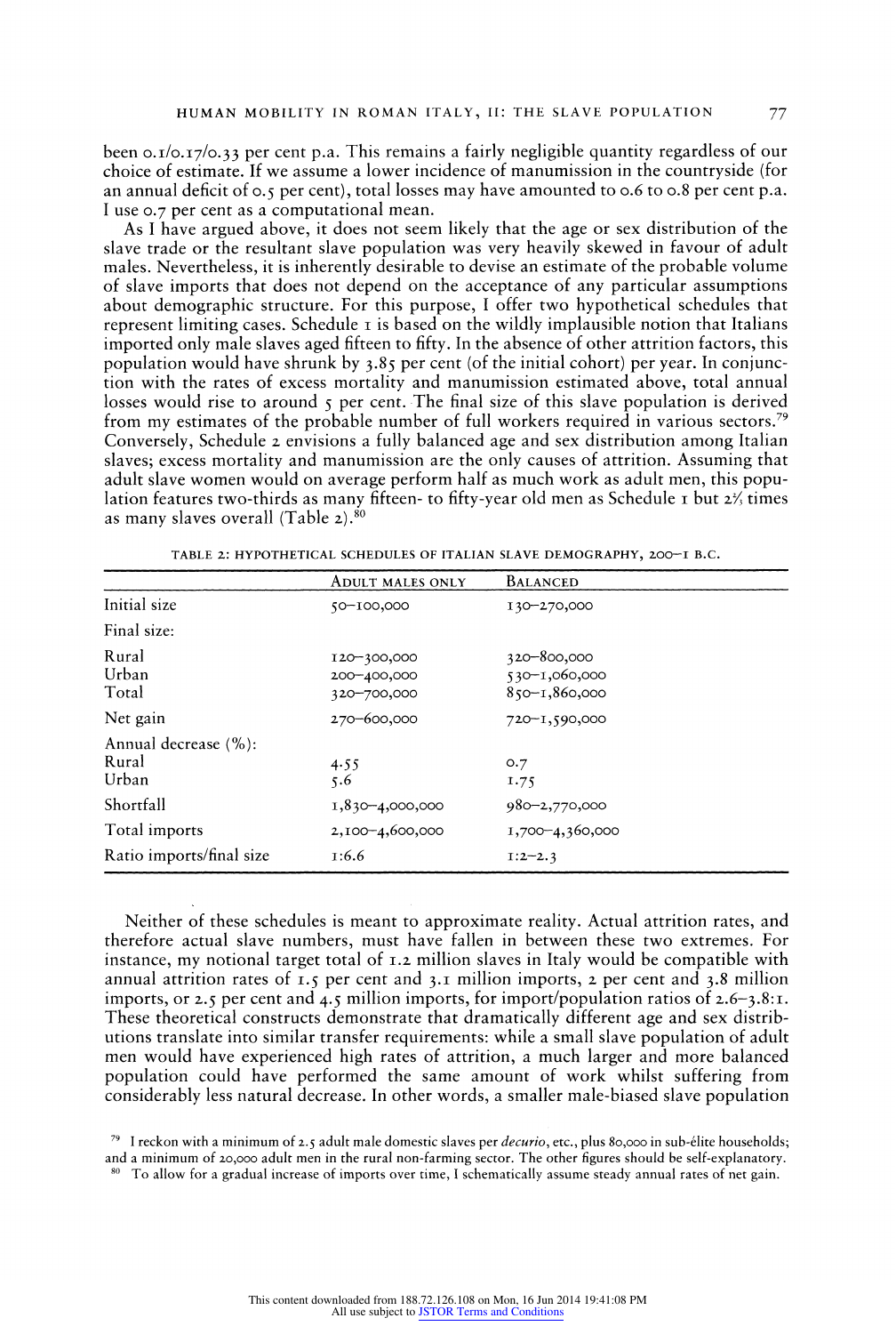# *P***<sub>8</sub>** *WALTER SCHEID*

**characterized by high productivity and high attrition and a larger and more balanced one with low productivity and low attrition would ultimately have required similar numbers of imports. I conclude that regardless of our assumptions about the demographic structure of Roman slavery in Italy, my estimates of overall relocation rates are necessarily fairly inelastic.** 

**Except for Schedule i, these estimates are strictly speaking concerned with the transfer of live births. However, on the theory that women and children were well represented in this movement, the actual number of imported slaves need not have greatly differed from these totals. A long-term average of 15-20,000 (for total imports of three to four million)**  is between two and three times the mean rate of wartime enslavement of 7,600 for the **period from 217 to 167 b.c. that can be pieced together from literary sources.81 (This sample includes the extraordinary total of 150,000 slaves from Epirus in 167 b.c.: without them, the mean drops to 4,700.) Given that average inflows in the first century b.c. would**  have been higher, my estimate leaves ample room for the 'civilian' slave trade.<sup>82</sup> My manu**mission schedules imply the presence of up to 200,000 freedmen in the cities and of another 100,000 or so in the countryside (although rural ex-slaves may have gravitated towards the** 

**c** How do imports of three or four million over 200 years and an import/population ratio **For the state of the set of the state of the state of the state of the state of the state of the state of the state of the state of of around three to one compare to other slave systems? The southern United States, with four million slaves in i860, and Brazil, with 1.5 million in the 1860s and 1870s, are the largest well-documented slave societies in history.84 US slavery is commonly recognized as unique: after the official end of the Atlantic slave trade, the southern slave population more than trebled from 1,191,364 in 1810 to 3,953,760 in i860. This final tally was the result of 600-650,000 initial imports. The case of Brazil may be of greater relevance. From 1550 to 1850, depending on one's choice of estimate, between 3.5 and 4.5 million African slaves were shipped to Brazil, yet its total slave population never exceeded 1.5 million at any given time.85 The ratio of imports to population size of two or three to one broadly matches my range of estimates for Roman Italy. This need not be entirely coincidental. Brazilian slave society was known for relatively high rates of manumission in the cities and the successful integration of these ex-slaves. Cities and rural plantations were unhealthy.** 

**I must emphasize that my bottom-up reconstruction owes nothing to the Brazilian evidence. Nevertheless, some measure of convergence would hardly be surprising, if only because it seems intrinsically implausible that the demography of Roman slavery should have been radically different from any other historical pattern. Rome was not Rio, and Italy was not Brazil. Nevertheless, as far as the practice and institutions of slavery are con cerned, the Roman system resembled Brazil more closely than the United States.86 At the very least, even if this parallel were to be considered unhelpful, we might derive some comfort from the fact that the transfer/population ratio suggested by my model is in fact** 

**<sup>81</sup>  Ziolkowski, op. cit. (n. 3), 74-5.** 

<sup>&</sup>lt;sup>82</sup> Republican slave prices are unknown (cf. Scheidel, op. cit. (n. 75)) but must have been relatively low (i.e. **compared to conditions in the mature empire): see my 'The comparative economics of slavery in the Greco-Roman world', in E. Dal Lago and C. Katsari (eds), Slave Systems, Ancient and Modern (forthcoming).** 

<sup>83</sup> See Scheidel, op. cit. (n. 1), 14-15. As I demonstrate, op. cit. (n. 60), 167-8, their average reproductive success **after manumission must have been very low.** 

**<sup>84</sup> Medieval Korea and the Sokoto Caliphate appear to have been endowed with comparable numbers of slaves but quantitative analysis remains hazardous.** 

**<sup>85</sup> M. Karasch and R. E. Conrad in P. Finkelman and J. C. Miller (eds), Macmillan Encyclopedia of World Slavery 1 (1998), 116, 128.** 

<sup>&</sup>lt;sup>86</sup> Comparative studies have usually focused on the US (references in W. Scheidel, *Phoenix* 50 (1996), 176 n. 5). **Bradley, op. cit. (n. 12) emphasizes Brazilian comparanda. M. C. Karasch, Slave Life in Rio de Janeiro 1808-1850 (1987) is particularly stimulating. I plan to discuss this issue in a future monograph tentatively entitled Ancient Slavery and Modern Comparisons.**